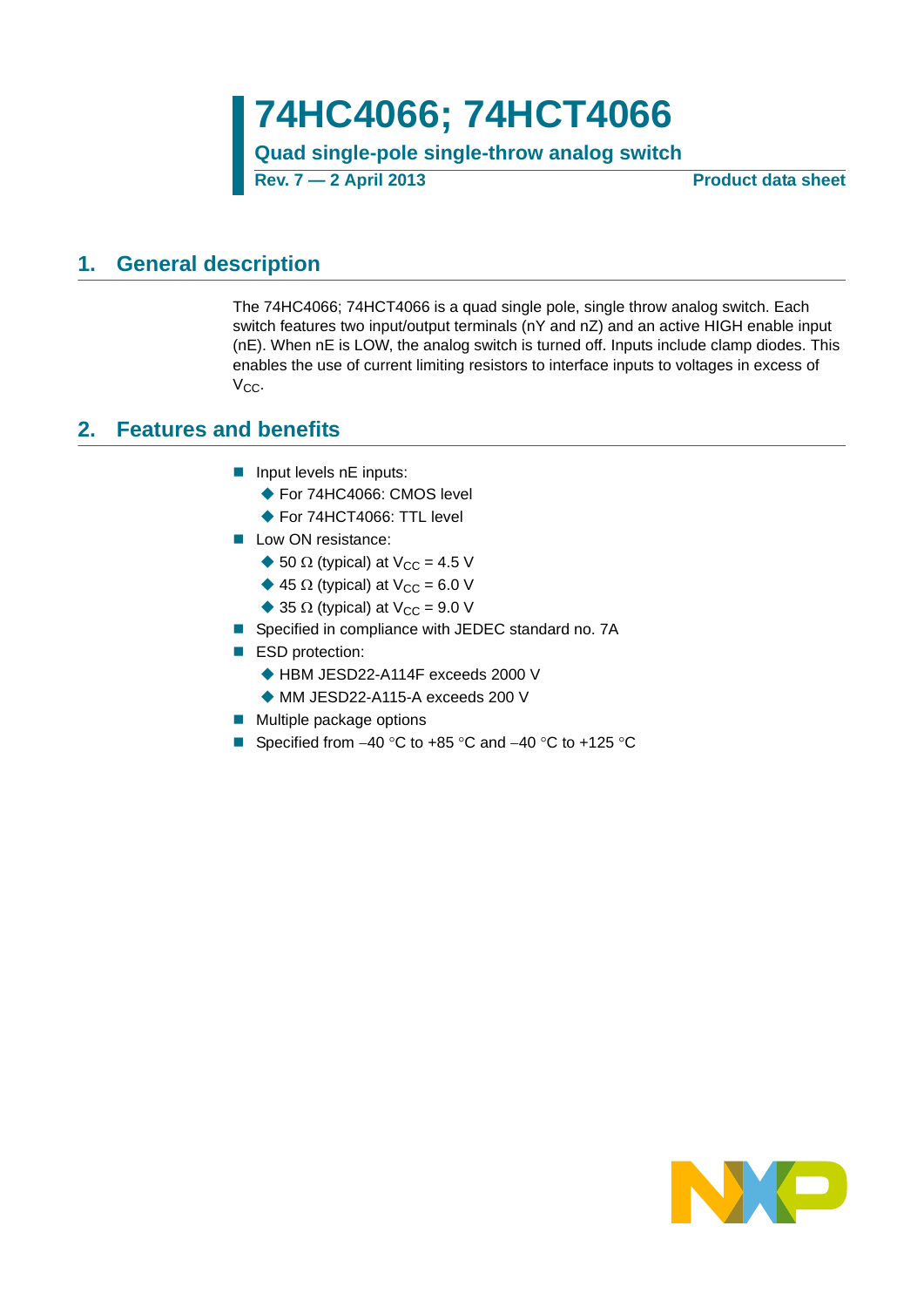## <span id="page-1-0"></span>**3. Ordering information**

| Table 1.           | <b>Ordering information</b> |                    |                                                                                         |                      |  |
|--------------------|-----------------------------|--------------------|-----------------------------------------------------------------------------------------|----------------------|--|
| <b>Type number</b> | Package                     |                    |                                                                                         |                      |  |
|                    | Temperature range           | <b>Name</b>        | <b>Description</b>                                                                      | <b>Version</b>       |  |
| 74HC4066N          | $-40$ °C to +125 °C         | DIP <sub>14</sub>  | plastic dual in-line package; 14 leads (300 mil)                                        | SOT27-1              |  |
| 74HCT4066N         |                             |                    |                                                                                         |                      |  |
| 74HC4066D          | $-40$ °C to +125 °C         | SO <sub>14</sub>   | plastic small outline package; 14 leads; body width                                     | SOT <sub>108-1</sub> |  |
| 74HCT4066D         |                             |                    | $3.9 \text{ mm}$                                                                        |                      |  |
| 74HC4066DB         | $-40$ °C to +125 °C         | SSOP <sub>14</sub> | plastic shrink small outline package; 14 leads; body                                    | SOT337-1             |  |
| 74HCT4066DB        |                             |                    | width 5.3 mm                                                                            |                      |  |
| 74HC4066PW         | $-40$ °C to +125 °C         | TSSOP14            | plastic thin shrink small outline package; 14 leads; body                               | SOT402-1             |  |
| 74HCT4066PW        |                             |                    | width 4.4 mm                                                                            |                      |  |
| 74HC4066BQ         | $-40$ °C to +125 °C         | DHVQFN14           | plastic dual in-line compatible thermal enhanced very                                   | SOT762-1             |  |
| 74HCT4066BQ        |                             |                    | thin quad flat package; no leads; 14 terminals;<br>body 2.5 $\times$ 3 $\times$ 0.85 mm |                      |  |

## <span id="page-1-1"></span>**4. Functional diagram**

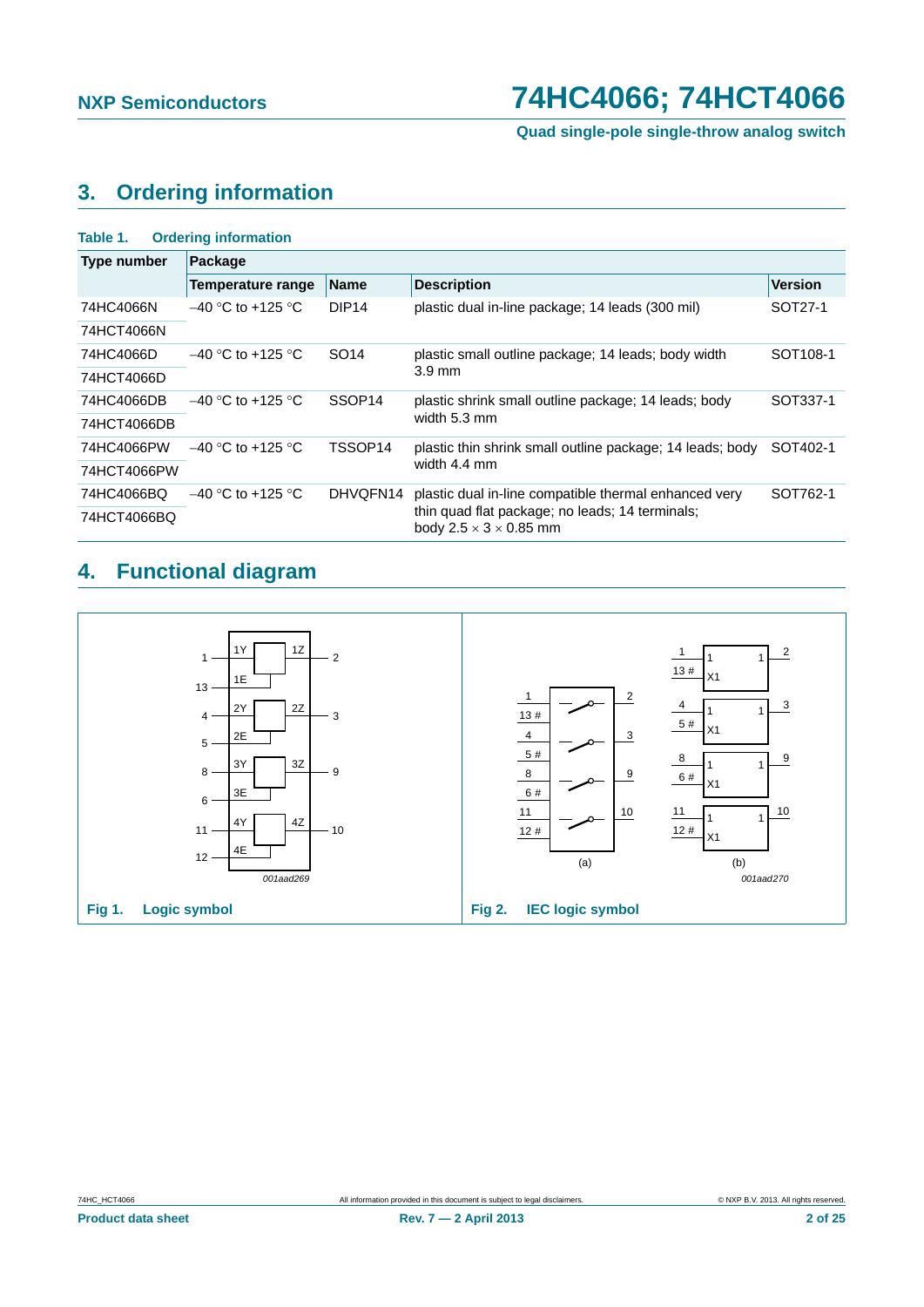**Quad single-pole single-throw analog switch**



### <span id="page-2-0"></span>**5. Pinning information**

<span id="page-2-1"></span>

### **5.1 Pinning**

### **5.2 Pin description**

<span id="page-2-2"></span>

| <b>Pin</b>   | <b>Description</b>          |
|--------------|-----------------------------|
| 2, 3, 9, 10  | independent input or output |
| 1, 4, 8, 11  | independent input or output |
|              | ground $(0 V)$              |
| 13, 5, 6, 12 | enable input (active HIGH)  |
| 14           | supply voltage              |
|              |                             |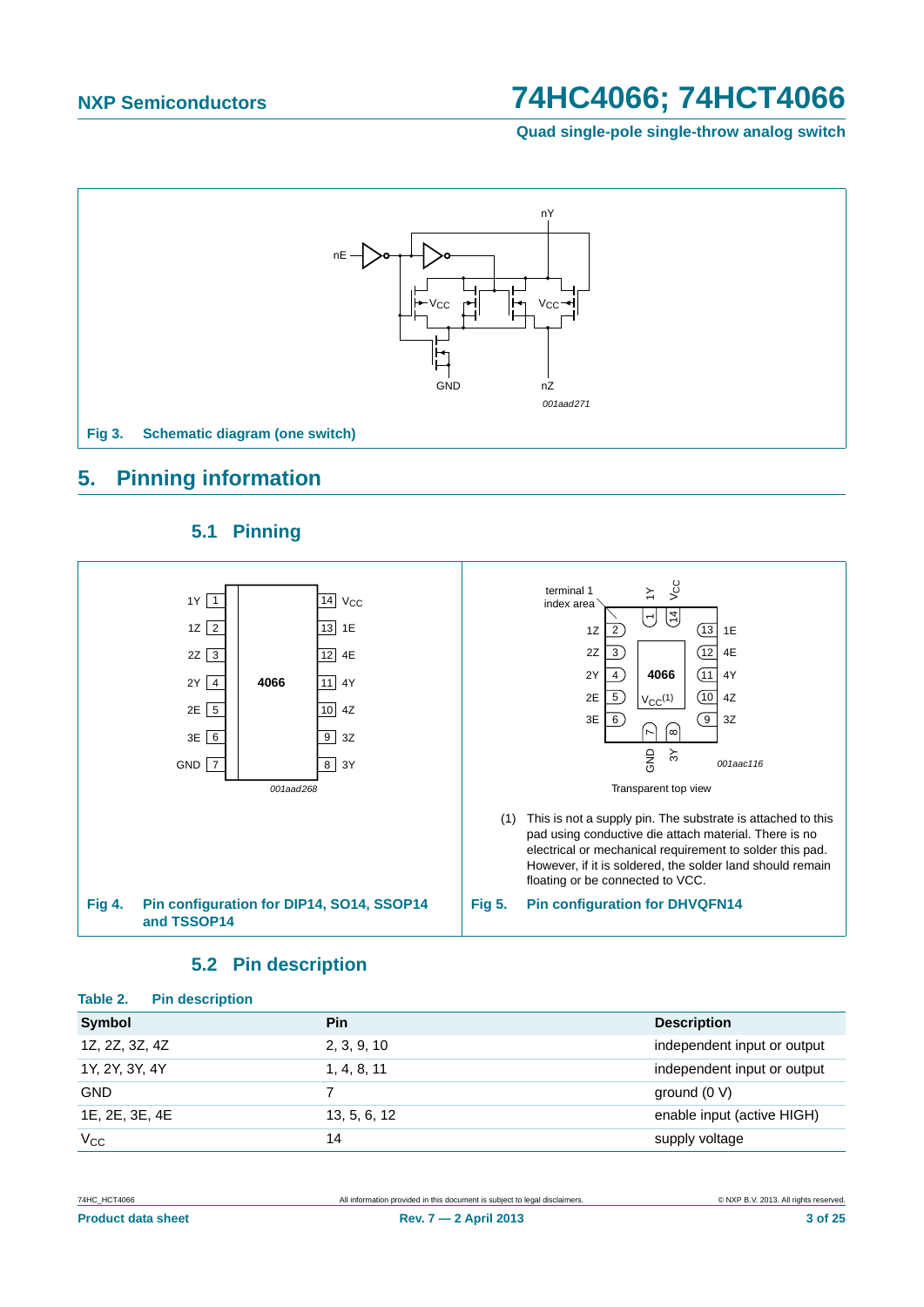### <span id="page-3-3"></span>**6. Functional description**

#### **Table 3. Function tabl[e\[1\]](#page-3-0)**

| Input nE | <b>Switch</b> |
|----------|---------------|
| -        | <b>OFF</b>    |
| H        | ON            |

<span id="page-3-0"></span> $[1]$  H = HIGH voltage level;

L = LOW voltage level.

## <span id="page-3-4"></span>**7. Limiting values**

#### **Table 4. Limiting values**

*In accordance with the Absolute Maximum Rating System (IEC 60134). Voltages are referenced to GND (ground = 0 V).*

| Symbol            | <b>Parameter</b>        | <b>Conditions</b>                                | <b>Min</b> | <b>Max</b>               | <b>Unit</b> |
|-------------------|-------------------------|--------------------------------------------------|------------|--------------------------|-------------|
| $V_{CC}$          | supply voltage          |                                                  | $-0.5$     | $+11.0$                  | V           |
| $I_{\mathsf{IK}}$ | input clamping current  | $V_1$ < -0.5 V or $V_1$ > $V_{CC}$ + 0.5 V       |            | ±20                      | mA          |
| $I_{SK}$          | switch clamping current | $V_{SW}$ < -0.5 V or $V_{SW}$ > $V_{CC}$ + 0.5 V | ٠          | ±20                      | mA          |
| $I_{SW}$          | switch current          | $V_{SW} = -0.5 V$ to $V_{CC} + 0.5 V$            | 凹 -        | ±25                      | mA          |
| $I_{\rm CC}$      | supply current          |                                                  |            | 50                       | mA          |
| <b>I</b> GND      | ground current          |                                                  |            | $-50$                    | mA          |
| $T_{\text{stg}}$  | storage temperature     |                                                  | $-65$      | $+150$                   | $^{\circ}C$ |
| $P_{\text{tot}}$  | total power dissipation | $T_{amb} = -40$ °C to +125 °C                    | $[2]$      |                          |             |
|                   |                         | DIP14 package                                    |            | $\overline{\phantom{0}}$ | 750         |
|                   |                         | SO14, (T)SSOP14 and DHVQFN14<br>packages         |            |                          | 500         |
| P                 | power dissipation       | per switch                                       |            | 100                      | mW          |

<span id="page-3-1"></span>[1] To avoid drawing  $V_{CC}$  current out of terminal Z, when switch current flows in terminals Yn, the voltage drop across the bidirectional switch must not exceed 0.4 V. If the switch current flows into terminal Z, no V<sub>CC</sub> current will flow out of terminals Yn. In this case there is no limit for the voltage drop across the switch, but the voltages at Yn and Z may not exceed  $V_{CC}$  or GND.

<span id="page-3-2"></span>[2] For DIP14 package:  $P_{tot}$  derates linearly with 12 mW/K above 70 °C. For SO14 package:  $P_{\text{tot}}$  derates linearly with 8 mW/K above 70 °C. For (T)SSOP14 packages:  $P_{tot}$  derates linearly with 5.5 mW/K above 60 °C. For DHVQFN14 packages:  $P_{tot}$  derates linearly with 4.5 mW/K above 60 °C.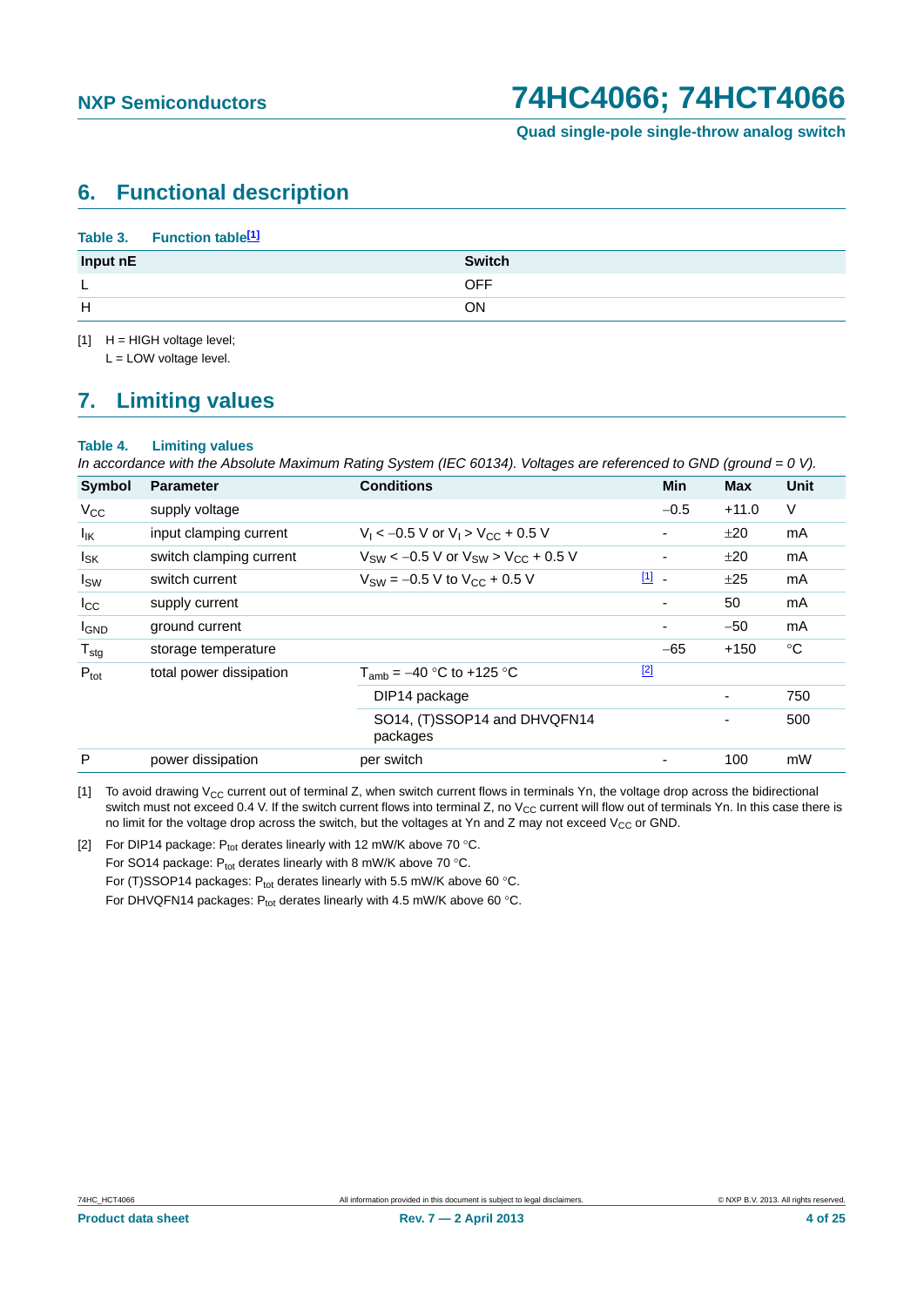**Quad single-pole single-throw analog switch**

### <span id="page-4-0"></span>**8. Recommended operating conditions**

#### **Table 5. Recommended operating conditions**

| Symbol                | <b>Parameter</b>      | <b>Conditions</b>       | 74HC4066                 |                          |              | 74HCT4066                |                          |                          | Unit |
|-----------------------|-----------------------|-------------------------|--------------------------|--------------------------|--------------|--------------------------|--------------------------|--------------------------|------|
|                       |                       |                         | <b>Min</b>               | <b>Typ</b>               | <b>Max</b>   | <b>Min</b>               | <b>Typ</b>               | <b>Max</b>               |      |
| $V_{\rm CC}$          | supply voltage        |                         | 2.0                      | 5.0                      | 10.0         | 4.5                      | 5.0                      | 5.5                      | V    |
| $V_{I}$               | input voltage         |                         | <b>GND</b>               | $\overline{\phantom{a}}$ | $V_{\rm CC}$ | <b>GND</b>               | ۰.                       | $V_{\rm CC}$             | V    |
| <b>V<sub>SW</sub></b> | switch voltage        |                         | <b>GND</b>               | $\overline{\phantom{a}}$ | $V_{\rm CC}$ | <b>GND</b>               | ۰.                       | $V_{\rm CC}$             | V    |
| $T_{amb}$             | ambient temperature   |                         | $-40$                    | $+25$                    | $+125$       | $-40$                    | $+25$                    | $+125$                   | °C   |
| $\Delta t/\Delta V$   | input transition rise | $V_{\text{C}C} = 2.0 V$ | $\blacksquare$           | $\overline{\phantom{a}}$ | 625          | $\blacksquare$           |                          | $\overline{\phantom{a}}$ | ns/V |
|                       | and fall rate         | $V_{CC}$ = 4.5 V        | ٠                        | 1.67                     | 139          | $\overline{\phantom{a}}$ | 1.67                     | 139                      | ns/V |
|                       |                       | $V_{\text{CC}} = 6.0 V$ | $\blacksquare$           | $\overline{\phantom{a}}$ | 83           | $\blacksquare$           | $\overline{\phantom{a}}$ | $\blacksquare$           | ns/V |
|                       |                       | $V_{CC}$ = 10.0 V       | $\overline{\phantom{a}}$ | ٠                        | 35           | $\overline{\phantom{a}}$ | $\overline{\phantom{0}}$ | ٠                        | ns/V |

### <span id="page-4-1"></span>**9. Static characteristics**

#### Table 6. R<sub>ON</sub> resistance per switch for types 74HC4066 and 74HCT4066

 $V_I = V_{II}$  or  $V_{IL}$ ; for test circuit see *Figure 6.* 

*Vis is the input voltage at a Yn or Z terminal, whichever is assigned as an input.*

*Vos is the output voltage at a Yn or Z terminal, whichever is assigned as an output.*

*For 74HC4066: V<sub>CC</sub> – GND = 2.0 V, 4.5 V, 6.0 V and 9.0 V.* 

*For 74HCT4066:*  $V_{CC}$  – *GND* = 4.5 *V*.

| Symbol          | <b>Parameter</b>                              | <b>Conditions</b>                                               |     | $-40$ °C to +85 °C           |                    |                          | –40 °C to +125 °C ∣Unit |                          |          |
|-----------------|-----------------------------------------------|-----------------------------------------------------------------|-----|------------------------------|--------------------|--------------------------|-------------------------|--------------------------|----------|
|                 |                                               |                                                                 |     | Min                          | Typ <sup>[1]</sup> | <b>Max</b>               | Min                     | <b>Max</b>               |          |
| $R_{ON (peak)}$ | ON resistance (peak) $V_{is} = V_{CC}$ to GND |                                                                 |     |                              |                    |                          |                         |                          |          |
|                 |                                               | $V_{\text{CC}}$ = 2.0 V; $I_{\text{SW}}$ = 100 $\mu$ A          | [2] | $\blacksquare$               |                    |                          |                         |                          | Ω        |
|                 |                                               | $V_{\text{CC}} = 4.5$ V; $I_{\text{SW}} = 1000 \mu A$           |     | $\overline{\phantom{a}}$     | 54                 | $\overline{\phantom{a}}$ | 118                     | 142                      | $\Omega$ |
|                 |                                               | $V_{CC}$ = 6.0 V; $I_{SW}$ = 1000 µA                            |     | $\qquad \qquad \blacksquare$ | 42                 | $\overline{\phantom{a}}$ | 105                     | 126                      | $\Omega$ |
|                 |                                               | $V_{\text{CC}}$ = 9.0 V; $I_{\text{SW}}$ = 1000 $\mu$ A         |     |                              | 32                 | $\overline{\phantom{0}}$ | 88                      | 105                      | $\Omega$ |
| $R_{ON(rail)}$  | ON resistance (rail)                          | $V_{is} = GND$                                                  |     |                              |                    |                          |                         |                          |          |
|                 |                                               | $\boxed{2}$<br>$V_{\rm CC}$ = 2.0 V; $I_{\rm SW}$ = 100 $\mu$ A |     | $\overline{\phantom{a}}$     | 80                 |                          |                         |                          | Ω        |
|                 |                                               | $V_{CC}$ = 4.5 V; $I_{SW}$ = 1000 $\mu$ A                       |     | $\qquad \qquad \blacksquare$ | 35                 | $\overline{\phantom{a}}$ | 95                      | 115                      | Ω        |
|                 |                                               | $V_{CC}$ = 6.0 V; $I_{SW}$ = 1000 $\mu$ A                       |     | $\qquad \qquad \blacksquare$ | 27                 | $\blacksquare$           | 82                      | 100                      | $\Omega$ |
|                 |                                               | $V_{\text{CC}}$ = 9.0 V; $I_{\text{SW}}$ = 1000 $\mu$ A         |     |                              | 20                 | $\overline{\phantom{0}}$ | 70                      | 85                       | $\Omega$ |
|                 |                                               | $V_{is} = V_{CC}$                                               |     |                              |                    |                          |                         |                          |          |
|                 |                                               | [2]<br>$V_{\rm CC}$ = 2.0 V; $I_{\rm SW}$ = 100 $\mu$ A         |     | $\blacksquare$               | 100                |                          |                         | $\overline{\phantom{a}}$ | $\Omega$ |
|                 |                                               | $V_{\text{CC}} = 4.5$ V; $I_{\text{SW}} = 1000 \mu A$           |     | $\overline{\phantom{a}}$     | 42                 | $\overline{\phantom{a}}$ | 106                     | 128                      | Ω        |
|                 |                                               | $V_{CC}$ = 6.0 V; $I_{SW}$ = 1000 $\mu$ A                       |     | ٠                            | 35                 | $\blacksquare$           | 94                      | 113                      | $\Omega$ |
|                 |                                               | $V_{\text{CC}}$ = 9.0 V; $I_{\text{SW}}$ = 1000 $\mu$ A         |     | ٠                            | 20                 | $\overline{\phantom{0}}$ | 78                      | 95                       | Ω        |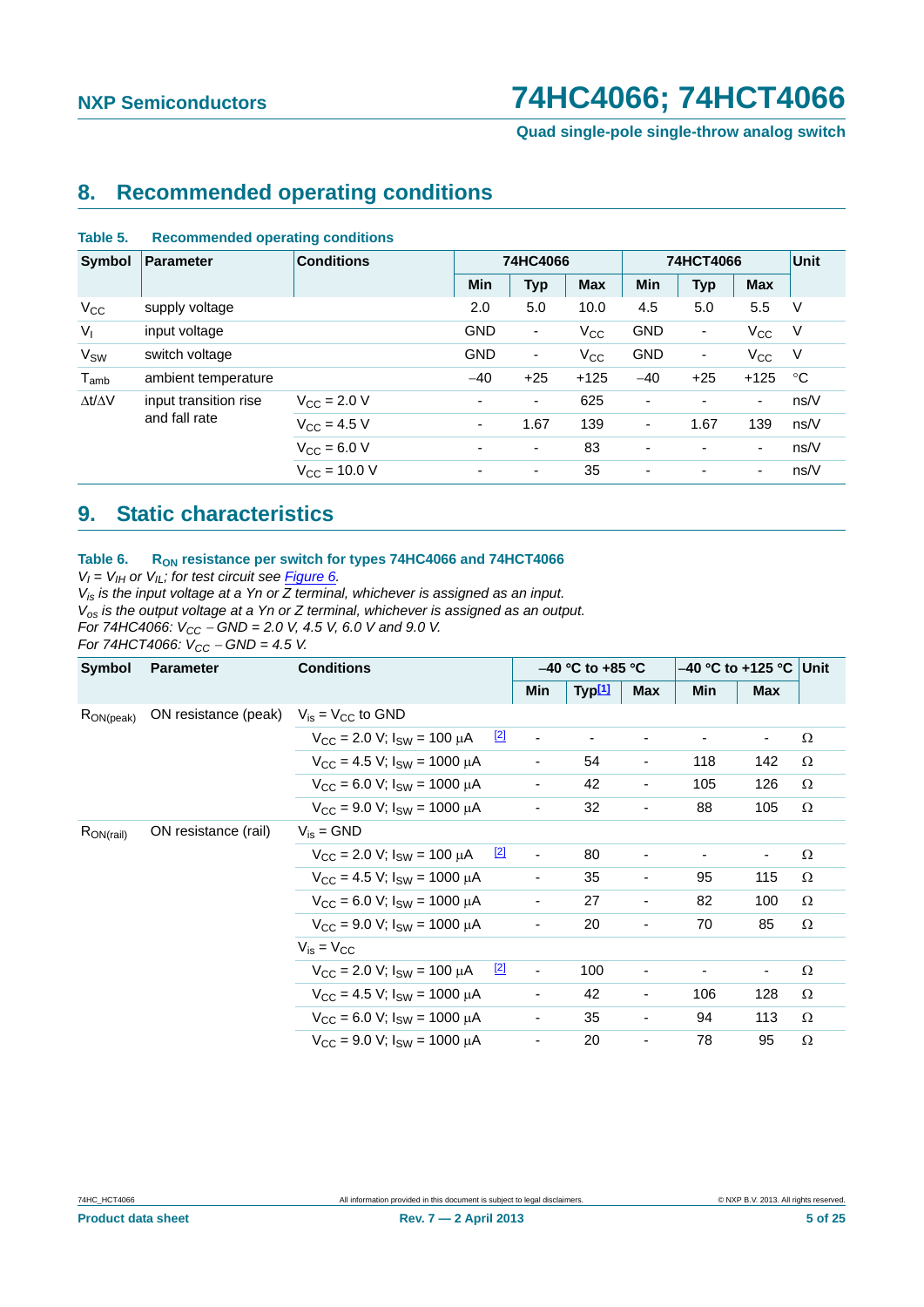**Quad single-pole single-throw analog switch**

### Table 6. R<sub>ON</sub> resistance per switch for types 74HC4066 and 74HCT4066 *...continued*

 $V_I = V_{II}$  or  $V_{II}$ ; for test circuit see Figure 6.

*Vis is the input voltage at a Yn or Z terminal, whichever is assigned as an input. Vos is the output voltage at a Yn or Z terminal, whichever is assigned as an output.*

*For 74HC4066:*  $V_{CC}$  – *GND* = 2.0 V, 4.5 V, 6.0 V and 9.0 V.

*For 74HCT4066:*  $V_{CC}$  – *GND* = 4.5 V.

| Symbol          | <b>Parameter</b>                              | <b>Conditions</b>        |     | $-40$ °C to +85 °C       |                    |                | $-40$ °C to +125 °C Unit |                |   |
|-----------------|-----------------------------------------------|--------------------------|-----|--------------------------|--------------------|----------------|--------------------------|----------------|---|
|                 |                                               |                          |     | Min                      | Typ <sup>[1]</sup> | <b>Max</b>     | Min                      | <b>Max</b>     |   |
| $\Delta R_{ON}$ | ON resistance<br>mismatch between<br>channels | $V_{is} = V_{CC}$ to GND |     |                          |                    |                |                          |                |   |
|                 |                                               | $V_{CC}$ = 2.0 V         | [2] | $\overline{\phantom{a}}$ | ۰                  | ٠              | $\overline{\phantom{0}}$ |                | Ω |
|                 |                                               | $V_{CC}$ = 4.5 V         |     | $\blacksquare$           | 5                  | ٠              | ٠                        | $\blacksquare$ | Ω |
|                 |                                               | $V_{CC} = 6.0 V$         |     | $\sim$                   | 4                  | $\blacksquare$ | ٠                        | ٠              | Ω |
|                 |                                               | $V_{C}$ = 9.0 V          |     | $\blacksquare$           | 3                  | $\blacksquare$ | ٠                        | ۰.             | Ω |

<span id="page-5-1"></span>[1] Typical values are measured at  $T_{amb} = 25 \degree C$ .

<span id="page-5-2"></span>[2] At supply voltages ( $V_{CC}$  – GND) approaching 2 V, the analog switch ON resistance becomes extremely non-linear. Therefore it is recommended that these devices be used to transmit digital signals only, when using these supply voltages.

<span id="page-5-0"></span>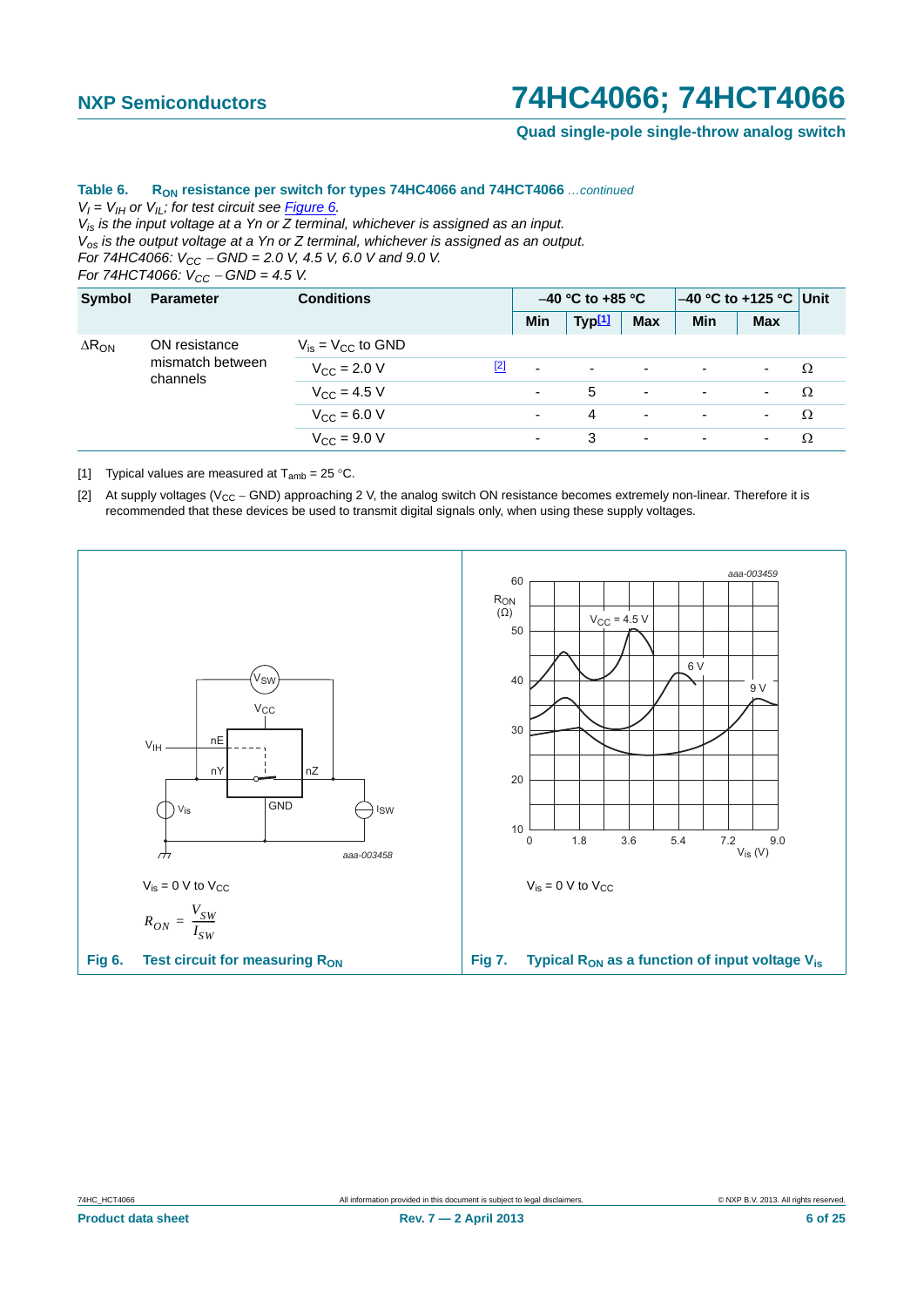**Quad single-pole single-throw analog switch**

#### **Table 7. Static characteristics 74HC4066**

*At recommended operating conditions; voltages are referenced to GND (ground = 0 V). Vis is the input voltage at a Yn or Z terminal, whichever is assigned as an input. Vos is the output voltage at a Yn or Z terminal, whichever is assigned as an output.*

| <b>Symbol</b>             | <b>Parameter</b>              | <b>Conditions</b>                                                                                                               | Min                          | Typ <sup>[1]</sup>           | <b>Max</b>                   | Unit                                  |
|---------------------------|-------------------------------|---------------------------------------------------------------------------------------------------------------------------------|------------------------------|------------------------------|------------------------------|---------------------------------------|
|                           | $T_{amb} = -40$ °C to +85 °C  |                                                                                                                                 |                              |                              |                              |                                       |
| V <sub>IH</sub>           | HIGH-level input voltage      | $V_{\text{CC}} = 2.0 V$                                                                                                         | 1.5                          | 1.2                          | $\qquad \qquad \blacksquare$ | V                                     |
|                           |                               | $V_{CC} = 4.5 V$                                                                                                                | 3.15                         | 2.4                          | $\overline{a}$               | V                                     |
|                           |                               | $V_{CC} = 6.0 V$                                                                                                                | 4.2                          | 3.2                          | $\overline{\phantom{a}}$     | V                                     |
|                           |                               | $V_{CC}$ = 9.0 V                                                                                                                | 6.3                          | 4.7                          | ÷,                           | $\sf V$                               |
| $V_{IL}$                  | LOW-level input voltage       | $V_{\text{CC}} = 2.0 V$                                                                                                         | $\blacksquare$               | 0.8                          | 0.5                          | V                                     |
|                           |                               | $V_{CC}$ = 4.5 V                                                                                                                | $\overline{\phantom{a}}$     | 2.1                          | 1.35                         | $\sf V$                               |
|                           |                               | $V_{CC} = 6.0 V$                                                                                                                | $\qquad \qquad \blacksquare$ | 2.8                          | 1.80                         | V                                     |
|                           |                               | $V_{CC} = 9.0 V$                                                                                                                | $\blacksquare$               | 4.3                          | 2.70                         | V                                     |
| $I_1$                     | input leakage current         | $V_1 = V_{CC}$ or GND                                                                                                           |                              |                              |                              |                                       |
|                           |                               | $V_{CC}$ = 6.0 V                                                                                                                |                              | $\qquad \qquad \blacksquare$ | ±1.0                         | $\mu$ A                               |
|                           |                               | $V_{CC}$ = 10.0 V                                                                                                               | $\qquad \qquad \blacksquare$ | $\blacksquare$               | ±2.0                         | $\mu$ A                               |
| $I_{S(OFF)}$              | OFF-state leakage current     | $V_{CC}$ = 10.0 V; V <sub>I</sub> = V <sub>IH</sub> or V <sub>IL</sub> ;<br>$ V_{SW}  = V_{CC} - GND$ ; see <b>Figure 8</b>     |                              |                              |                              |                                       |
|                           |                               | per channel                                                                                                                     | $\qquad \qquad \blacksquare$ |                              | ±1.0                         | μA                                    |
| $I_{S(ON)}$               | ON-state leakage current      | $V_{CC}$ = 10.0 V; V <sub>I</sub> = V <sub>IH</sub> or V <sub>IL</sub> ;<br>$ V_{SW}  = V_{CC} - GND$ ; see Figure 9            |                              |                              | ±1.0                         | $\mu$ A                               |
| $I_{\rm CC}$              | supply current                | $V_1 = V_{CC}$ or GND; $V_{is} =$ GND or $V_{CC}$ ;<br>$V_{OS} = V_{CC}$ or GND                                                 |                              |                              |                              |                                       |
|                           |                               | $V_{CC} = 6.0 V$                                                                                                                | $\overline{\phantom{0}}$     | $\qquad \qquad \blacksquare$ | 20.0                         | $\mu$ A                               |
|                           |                               | $V_{CC}$ = 10.0 V                                                                                                               |                              | ÷,                           | 40.0                         | $\mu$ A                               |
| $C_{1}$                   | input capacitance             |                                                                                                                                 | $\blacksquare$               | 3.5                          | $\qquad \qquad \blacksquare$ | pF                                    |
| $C_{sw}$                  | switch capacitance            |                                                                                                                                 | $\blacksquare$               | 8                            | $\blacksquare$               | pF                                    |
|                           | $T_{amb} = -40 °C$ to +125 °C |                                                                                                                                 |                              |                              |                              |                                       |
| V <sub>IH</sub>           | HIGH-level input voltage      | $V_{CC}$ = 2.0 V                                                                                                                | 1.5                          | $\overline{\phantom{a}}$     | $\overline{a}$               | V                                     |
|                           |                               | $V_{CC}$ = 4.5 V                                                                                                                | 3.15                         | $\overline{\phantom{a}}$     | $\overline{\phantom{a}}$     | V                                     |
|                           |                               | $V_{CC} = 6.0 V$                                                                                                                | 4.2                          | ÷,                           | $\frac{1}{2}$                | V                                     |
|                           |                               | $V_{\text{CC}} = 9.0 V$                                                                                                         | 6.3                          | $\qquad \qquad \blacksquare$ | $\overline{\phantom{a}}$     | V                                     |
| $V_{IL}$                  | LOW-level input voltage       | $V_{CC}$ = 2.0 V                                                                                                                | $\overline{\phantom{0}}$     | $\overline{a}$               | 0.50                         | $\sf V$                               |
|                           |                               | $V_{CC} = 4.5 V$                                                                                                                |                              |                              | 1.35                         | V                                     |
|                           |                               | $V_{CC} = 6.0 V$                                                                                                                |                              |                              | 1.80                         | V                                     |
|                           |                               | $V_{CC}$ = 9.0 V                                                                                                                |                              |                              | 2.70                         | V                                     |
| I <sub>I</sub>            | input leakage current         | $V_1 = V_{CC}$ or GND                                                                                                           |                              |                              |                              |                                       |
|                           |                               | $V_{CC}$ = 6.0 V                                                                                                                |                              |                              | ±1.0                         | μA                                    |
|                           |                               | $V_{CC}$ = 10.0 V                                                                                                               |                              |                              | ±2.0                         | μA                                    |
| $I_{S(OFF)}$              | OFF-state leakage current     | $V_{\text{CC}} = 10.0 \text{ V}; V_{\text{I}} = V_{\text{IH}}$ or $V_{\text{IL}}$ ;<br>$ V_{SW}  = V_{CC} - GND$ ; see Figure 8 |                              |                              |                              |                                       |
|                           |                               | per channel                                                                                                                     |                              |                              | ±1.0                         | μA                                    |
| $I_{S(ON)}$               | ON-state leakage current      | $V_{CC}$ = 10.0 V; V <sub>I</sub> = V <sub>IH</sub> or V <sub>IL</sub> ;<br>$ V_{SW}  = V_{CC} - GND$ ; see Figure 9            |                              |                              | ±1.0                         | μA                                    |
| 74HC_HCT4066              |                               | All information provided in this document is subject to legal disclaimers.                                                      |                              |                              |                              | C NXP B.V. 2013. All rights reserved. |
| <b>Product data sheet</b> |                               | Rev. 7 - 2 April 2013                                                                                                           |                              |                              |                              | 7 of 25                               |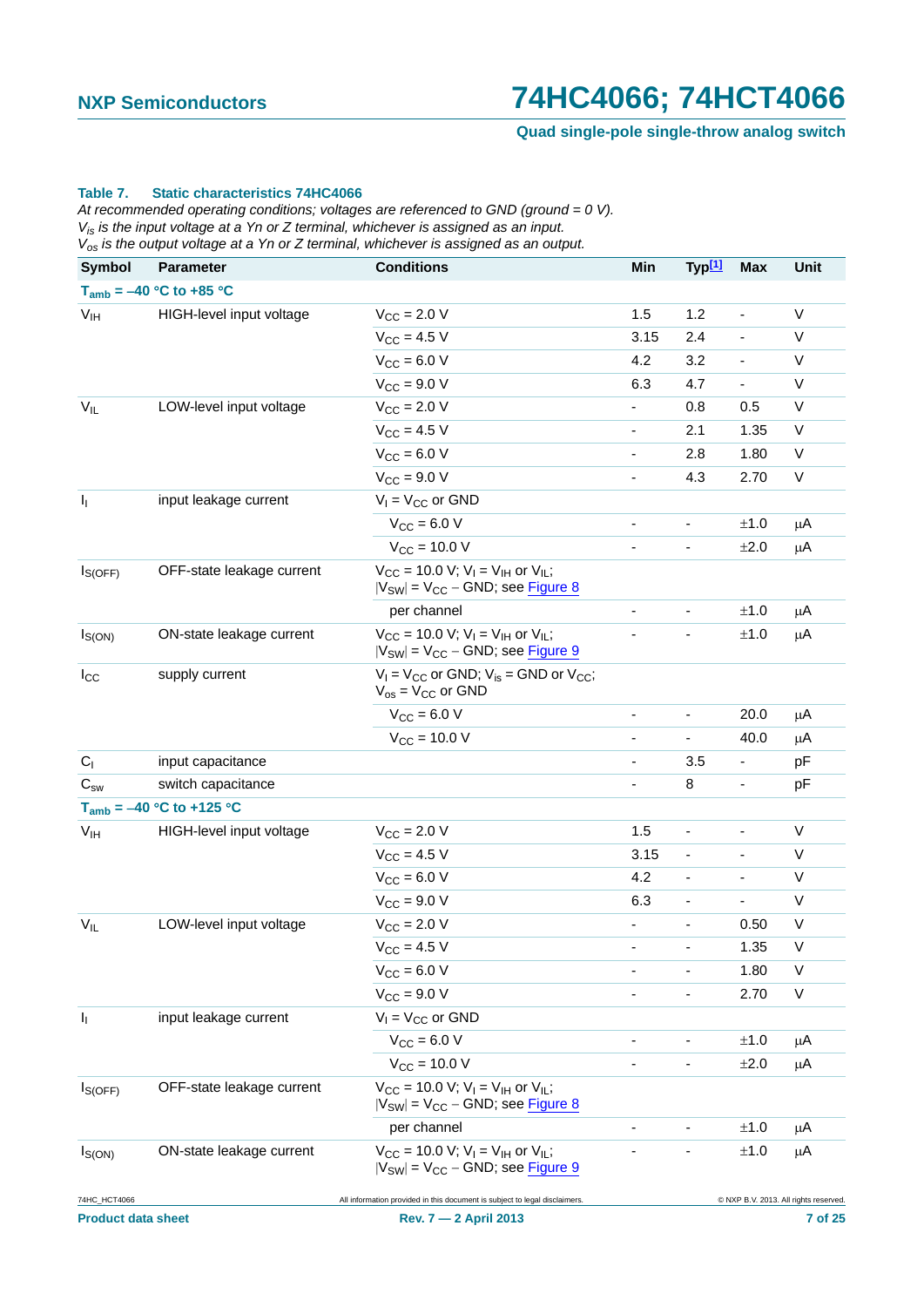**Quad single-pole single-throw analog switch**

#### **Table 7. Static characteristics 74HC4066** *…continued*

*At recommended operating conditions; voltages are referenced to GND (ground = 0 V). Vis is the input voltage at a Yn or Z terminal, whichever is assigned as an input. Vos is the output voltage at a Yn or Z terminal, whichever is assigned as an output.*

| <b>Symbol</b> | <b>Parameter</b> | <b>Conditions</b>                                                                 | Min                      | Typ <sup>[1]</sup>       | Max | Unit |
|---------------|------------------|-----------------------------------------------------------------------------------|--------------------------|--------------------------|-----|------|
| $I_{\rm CC}$  | supply current   | $V_1 = V_{CC}$ or GND; $V_{is}$ = GND or $V_{CC}$ ;<br>$V_{OS}$ = $V_{CC}$ or GND |                          |                          |     |      |
|               |                  | $V_{\rm CC} = 6.0 V$                                                              | $\overline{\phantom{0}}$ | $\overline{\phantom{a}}$ | 40  | μA   |
|               |                  | $V_{\text{CC}} = 10.0 \text{ V}$                                                  | $\overline{\phantom{0}}$ | ٠                        | 80  | μA   |

[1] Typical values are measured at  $T_{amb} = 25 \degree C$ .

#### **Table 8. Static characteristics 74HCT4066**

*At recommended operating conditions; voltages are referenced to GND (ground = 0 V). Vis is the input voltage at a Yn or Z terminal, whichever is assigned as an input. Vos is the output voltage at a Yn or Z terminal, whichever is assigned as an output.*

| <b>Symbol</b>            | <b>Parameter</b>              | <b>Conditions</b>                                                                                                           | Min                      | Typ <sup>[1]</sup>       | <b>Max</b>               | <b>Unit</b> |
|--------------------------|-------------------------------|-----------------------------------------------------------------------------------------------------------------------------|--------------------------|--------------------------|--------------------------|-------------|
|                          | $T_{amb} = -40$ °C to +85 °C  |                                                                                                                             |                          |                          |                          |             |
| V <sub>IH</sub>          | HIGH-level input voltage      | $V_{CC}$ = 4.5 V to 5.5 V                                                                                                   | 2.0                      | 1.6                      | $\blacksquare$           | V           |
| $V_{IL}$                 | LOW-level input voltage       | $V_{CC}$ = 4.5 V to 5.5 V                                                                                                   |                          | 1.2                      | 0.8                      | V           |
| I <sub>I</sub>           | input leakage current         | $V_1$ = $V_{CC}$ or GND; $V_{CC}$ = 5.5 V                                                                                   |                          |                          | ±1.0                     | μA          |
| $I_{S(OFF)}$             | OFF-state leakage current     | $V_{\text{CC}} = 5.5$ V; V <sub>I</sub> = V <sub>IH</sub> or V <sub>IL</sub> ;<br>$ V_{SW} $ = $V_{CC}$ – GND; see Figure 8 |                          |                          |                          |             |
|                          |                               | per channel                                                                                                                 |                          | $\blacksquare$           | ±1.0                     | μA          |
| $I_{S(ON)}$              | ON-state leakage current      | $V_{CC}$ = 5.5 V; V <sub>I</sub> = V <sub>IH</sub> or V <sub>IL</sub> ;<br>$ V_{SW}  = V_{CC} - GND$ ; see Figure 9         |                          | $\overline{\phantom{a}}$ | $\pm 1.0$                | μA          |
| $I_{\rm CC}$             | supply current                | $V_1 = V_{CC}$ or GND; $V_{is}$ = GND or $V_{CC}$ ;<br>$V_{OS}$ = $V_{CC}$ or GND; $V_{CC}$ = 4.5 V to 5.5 V                |                          | ۰                        | 20.0                     | μA          |
| $\Delta$ <sub>cc</sub>   | additional supply current     | per input pin; $V_1 = V_{CC} - 2.1$ V; other inputs<br>at $V_{CC}$ or GND; $V_{CC}$ = 4.5 V to 5.5 V                        |                          | 100                      | 450                      | μA          |
| C <sub>1</sub>           | input capacitance             |                                                                                                                             | $\overline{\phantom{0}}$ | 3.5                      | -                        | рF          |
| $\mathrm{C}_{\text{sw}}$ | switch capacitance            |                                                                                                                             |                          | 8                        | ÷                        | рF          |
|                          | $T_{amb} = -40 °C$ to +125 °C |                                                                                                                             |                          |                          |                          |             |
| V <sub>IH</sub>          | HIGH-level input voltage      | $V_{CC}$ = 4.5 V to 5.5 V                                                                                                   | 2.0                      | $\overline{\phantom{a}}$ | $\overline{\phantom{0}}$ | V           |
| $V_{IL}$                 | LOW-level input voltage       | $V_{CC}$ = 4.5 V to 5.5 V                                                                                                   |                          | $\overline{\phantom{0}}$ | 0.8                      | V           |
| $I_{\rm L}$              | input leakage current         | $V_1$ = $V_{CC}$ or GND; $V_{CC}$ = 5.5 V                                                                                   |                          |                          | ±1.0                     | μA          |
| $I_{S(OFF)}$             | OFF-state leakage current     | $V_{\text{CC}} = 5.5$ V; $V_{\text{I}} = V_{\text{IH}}$ or $V_{\text{II}}$ ;<br>$ V_{SW} $ = $V_{CC}$ – GND; see Figure 8   |                          |                          |                          |             |
|                          |                               | per channel                                                                                                                 |                          | $\blacksquare$           | ±1.0                     | μA          |
| $I_{S(ON)}$              | ON-state leakage current      | $V_{\text{CC}} = 5.5$ V; V <sub>I</sub> = V <sub>IH</sub> or V <sub>IL</sub> ;<br>$ V_{SW}  = V_{CC} - GND$ ; see Figure 9  |                          | -                        | ±1.0                     | μA          |
| $I_{\rm CC}$             | supply current                | $V_1 = V_{CC}$ or GND; $V_{is}$ = GND or $V_{CC}$ ;<br>$V_{OS}$ = $V_{CC}$ or GND; $V_{CC}$ = 4.5 V to 5.5 V                |                          | $\overline{\phantom{a}}$ | 40                       | μA          |
| $\Delta I_{\rm CC}$      | additional supply current     | per input pin; $V_1 = V_{CC} - 2.1$ V; other inputs<br>at $V_{CC}$ or GND; $V_{CC}$ = 4.5 V to 5.5 V                        |                          |                          | 490                      | μA          |

[1] Typical values are measured at  $T_{amb} = 25 \degree C$ .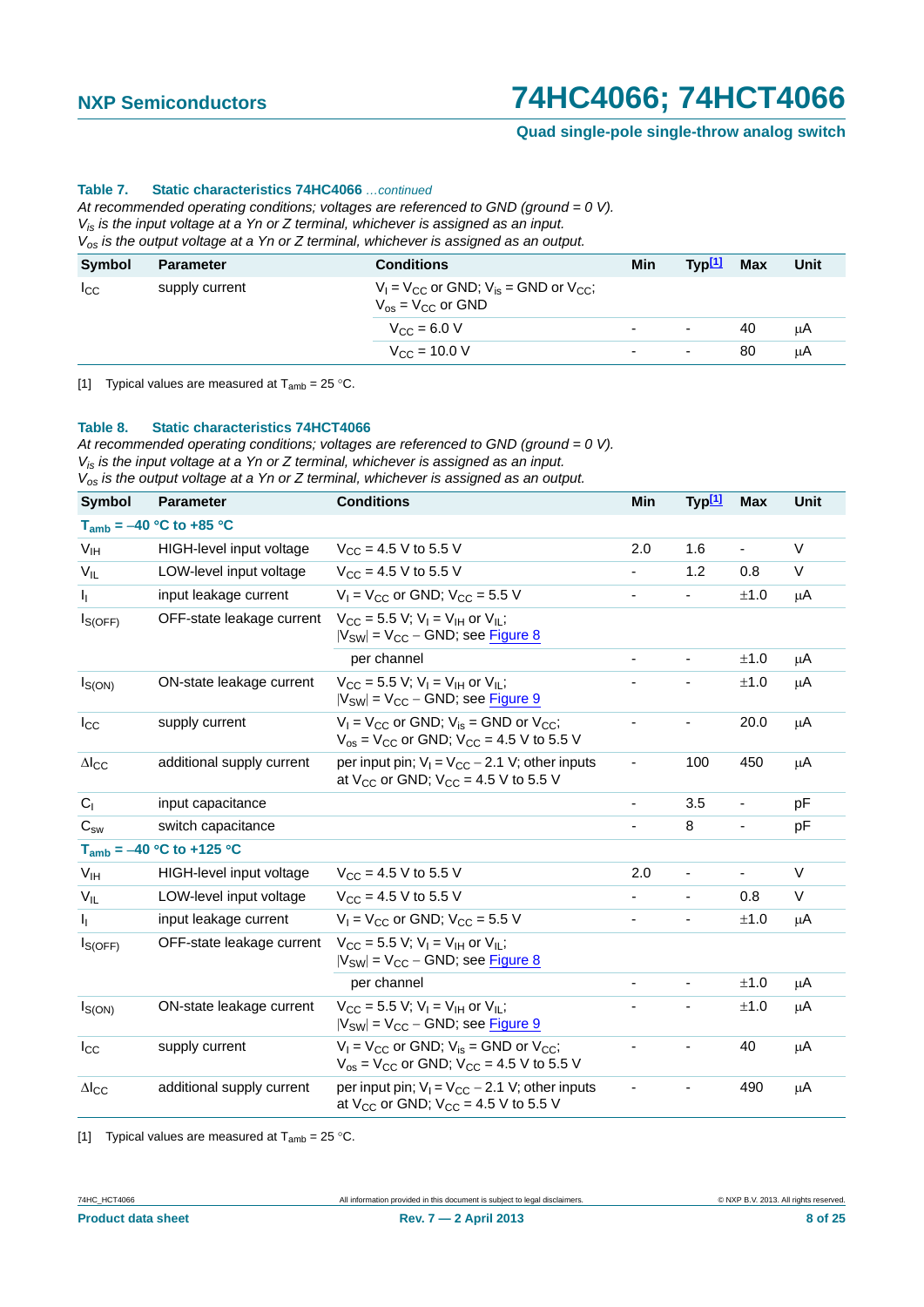<span id="page-8-1"></span>**Quad single-pole single-throw analog switch**



### <span id="page-8-5"></span><span id="page-8-0"></span>**10. Dynamic characteristics**

#### **Table 9. Dynamic characteristics 74HC4066**

 $GND = 0$  V;  $t_r = t_f = 6$  ns;  $C_L = 50$  pF unless specified otherwise; for test circuit see *[Figure 12](#page-11-0).* 

*Vis is the input voltage at a Yn or Z terminal, whichever is assigned as an input.*

*Vos is the output voltage at a Yn or Z terminal, whichever is assigned as an output.*

|                 | Symbol Parameter                 | <b>Conditions</b>                                              |             |                          | $-40$ °C to $+85$ °C |                          |                          | $-40$ °C to +125 °C Unit<br>Min<br><b>Max</b> |    |
|-----------------|----------------------------------|----------------------------------------------------------------|-------------|--------------------------|----------------------|--------------------------|--------------------------|-----------------------------------------------|----|
|                 |                                  |                                                                |             | Min                      | Typ <sup>[1]</sup>   | <b>Max</b>               |                          |                                               |    |
| t <sub>pd</sub> | propagation delay                | nY to nZ or nZ to nY; $R_L = \infty \Omega$ ;<br>see Figure 10 | $\boxed{2}$ |                          |                      |                          |                          |                                               |    |
|                 |                                  | $V_{\text{CC}} = 2.0 V$                                        |             |                          | 8                    | 75                       |                          | 90                                            | ns |
|                 |                                  | $V_{CC} = 4.5 V$                                               |             |                          | 3                    | 15                       | -                        | 18                                            | ns |
|                 |                                  | $V_{CC} = 6.0 V$                                               |             |                          | 2                    | 13                       | $\overline{\phantom{a}}$ | 15                                            | ns |
|                 |                                  | $V_{CC}$ = 9.0 V                                               |             | ۰.                       | $\overline{2}$       | 10                       | Ξ.                       | 12                                            | ns |
| $t_{off}$       | turn-off time                    | nE to nY or nZ; see Figure 11                                  | $[4]$       |                          |                      |                          |                          |                                               |    |
|                 |                                  | $V_{\text{CC}} = 2.0 V$                                        |             |                          | 44                   | 190                      | -                        | 225                                           | ns |
|                 |                                  | $V_{CC}$ = 4.5 V                                               |             |                          | 16                   | 38                       |                          | 45                                            | ns |
|                 |                                  | $V_{CC}$ = 5.0 V; C <sub>1</sub> = 15 pF                       |             | $\overline{\phantom{a}}$ | 13                   | $\overline{\phantom{a}}$ | $\overline{\phantom{a}}$ | $\overline{\phantom{a}}$                      | ns |
|                 |                                  | $V_{CC} = 6.0 V$                                               |             |                          | 13                   | 33                       | $\blacksquare$           | 38                                            | ns |
|                 |                                  | $V_{CC}$ = 9.0 V                                               |             | $\overline{\phantom{a}}$ | 16                   | 26                       | -                        | 30                                            | ns |
| $t_{on}$        | turn-on time                     | nE to nY or nZ; see Figure 11                                  | [3]         |                          |                      |                          |                          |                                               |    |
|                 |                                  | $V_{\rm CC} = 2.0 V$                                           |             | $\overline{\phantom{0}}$ | 36                   | 125                      | $\overline{\phantom{a}}$ | 150                                           | ns |
|                 |                                  | $V_{CC}$ = 4.5 V                                               |             | $\blacksquare$           | 13                   | 25                       | $\overline{\phantom{a}}$ | 30                                            | ns |
|                 |                                  | $V_{CC}$ = 5.0 V; C <sub>L</sub> = 15 pF                       |             |                          | 11                   |                          | -                        | $\overline{\phantom{0}}$                      | ns |
|                 |                                  | $V_{CC} = 6.0 V$                                               |             | $\overline{\phantom{0}}$ | 10                   | 21                       | $\blacksquare$           | 26                                            | ns |
|                 |                                  | $V_{\rm CC} = 9.0 V$                                           |             | $\overline{\phantom{0}}$ | 8                    | 16                       |                          | 20                                            | ns |
| $C_{PD}$        | power dissipation<br>capacitance | per switch; $V_1$ = GND to $V_{CC}$                            | $[5]$       | 11                       |                      |                          |                          | $\overline{\phantom{0}}$                      | pF |

<span id="page-8-2"></span>[1] Typical values are measured at  $T_{amb} = 25 \degree C$ .

<span id="page-8-3"></span>[2]  $t_{\text{od}}$  is the same as  $t_{\text{PHL}}$  and  $t_{\text{PLH}}$ .

<span id="page-8-4"></span>[3]  $t_{on}$  is the same as  $t_{PHZ}$  and  $t_{PLZ}$ .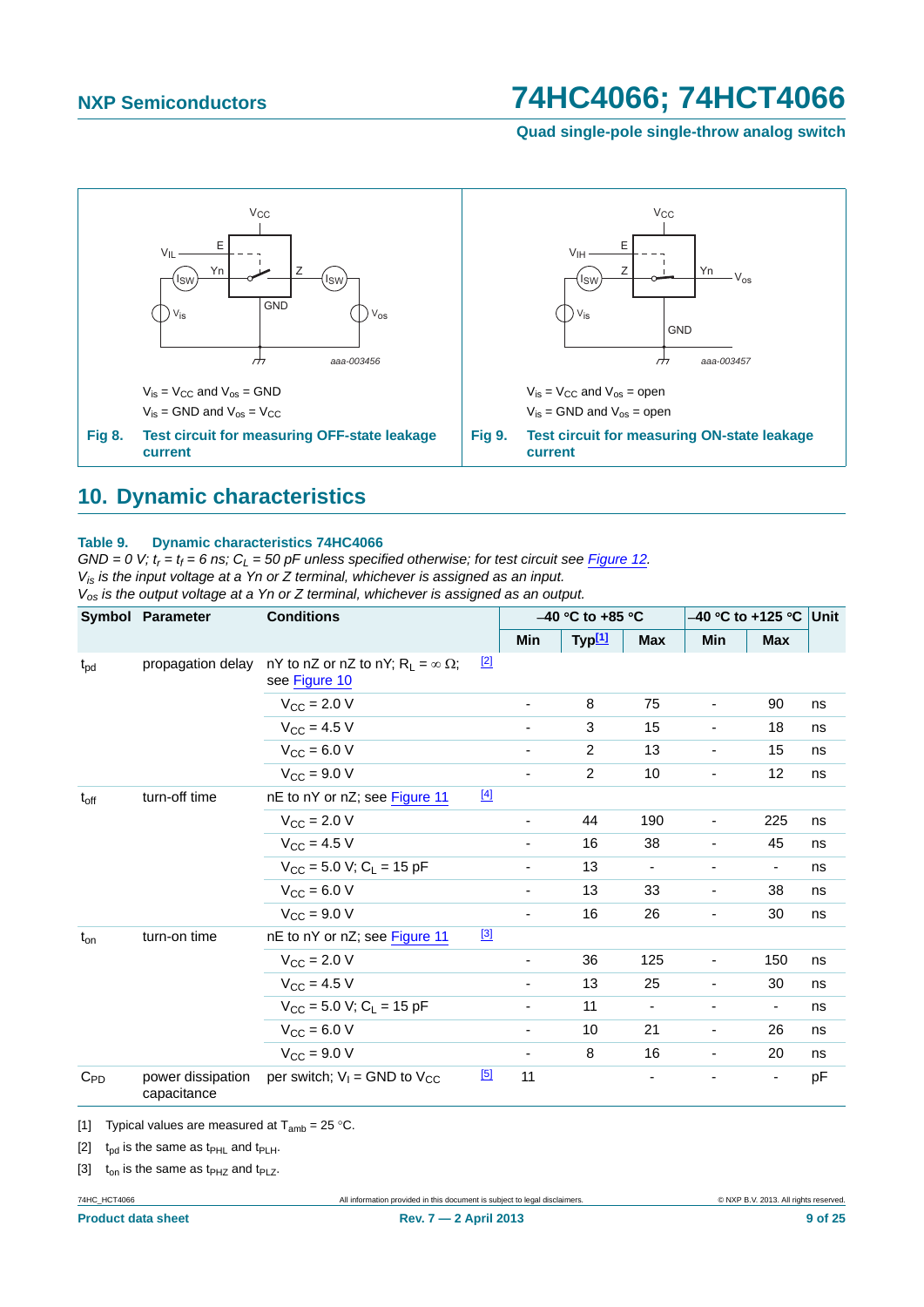**Quad single-pole single-throw analog switch**

<span id="page-9-0"></span>[4]  $t_{off}$  is the same as  $t_{PZH}$  and  $t_{PZL}$ .

<span id="page-9-1"></span>[5] C<sub>PD</sub> is used to determine the dynamic power dissipation (P<sub>D</sub> in  $\mu$ W).

 $P_D = C_{PD} \times V_{CC}^2 \times f_i + \sum \{ (C_L + C_{sw}) \times V_{CC}^2 \times f_0 \}$  where:

 $f_i$  = input frequency in MHz;

 $f_0$  = output frequency in MHz;

 $\Sigma\{(\mathsf{C}_{\mathsf{L}} + \mathsf{C}_{\mathsf{sw}}) \times \mathsf{V}_{\mathsf{CC}}^2 \times \mathsf{f}_{\mathsf{O}}\}$  = sum of outputs;

 $C_L$  = output load capacitance in pF;

 $C_{sw}$  = switch capacitance in pF;

 $V_{CC}$  = supply voltage in V.

#### **Table 10. Dynamic characteristics 74HCT4066**

 $GND = 0$  V;  $t_r = t_f = 6$  ns;  $C_l = 50$  pF unless specified otherwise; for test circuit see [Figure 12](#page-11-0). *Vis is the input voltage at a Yn or Z terminal, whichever is assigned as an input.*

*Vos is the output voltage at a Yn or Z terminal, whichever is assigned as an output.*

|                  | <b>Symbol Parameter</b>          | <b>Conditions</b>                                              |             | $-40$ °C to +85 °C       |                    |            | -40 °C to +125 °C        |                          | Unit |
|------------------|----------------------------------|----------------------------------------------------------------|-------------|--------------------------|--------------------|------------|--------------------------|--------------------------|------|
|                  |                                  |                                                                |             | <b>Min</b>               | Typ <sup>[1]</sup> | <b>Max</b> | <b>Min</b>               | <b>Max</b>               |      |
| $t_{\rm pd}$     | propagation<br>delay             | nY to nZ or nZ to nY; $R_1 = \infty \Omega$ ;<br>see Figure 10 | $[2]$       |                          |                    |            |                          |                          |      |
|                  |                                  | $V_{CC} = 4.5 V$                                               |             | $\overline{\phantom{a}}$ | 3                  | 15         | $\overline{\phantom{a}}$ | 18                       | ns   |
| $t_{\text{off}}$ | turn-off time                    | nE to nY or nZ; see Figure 11                                  | $[4]$       |                          |                    |            |                          |                          |      |
|                  |                                  | $V_{\rm CC} = 4.5 V$                                           |             | $\overline{\phantom{a}}$ | 20                 | 44         | $\overline{\phantom{a}}$ | 53                       | ns   |
|                  |                                  | $V_{CC}$ = 5.0 V; C <sub>1</sub> = 15 pF                       |             | $\overline{\phantom{a}}$ | 16                 |            |                          | $\overline{\phantom{a}}$ | ns   |
| $t_{on}$         | turn-on time                     | nE to nY or nZ; see Figure 11                                  | $\boxed{3}$ |                          |                    |            |                          |                          |      |
|                  |                                  | $V_{CC} = 4.5 V$                                               |             | $\overline{\phantom{a}}$ | 12                 | 30         | $\blacksquare$           | 36                       | ns   |
|                  |                                  | $V_{CC}$ = 5.0 V; C <sub>1</sub> = 15 pF                       |             | $\overline{\phantom{a}}$ | 12                 |            |                          | $\blacksquare$           | ns   |
| $C_{PD}$         | power dissipation<br>capacitance | per switch;<br>$V_1$ = GND to (V <sub>CC</sub> – 1.5 V)        | [5]         | $\overline{\phantom{m}}$ | 12                 |            |                          | $\blacksquare$           | pF   |

<span id="page-9-2"></span>[1] Typical values are measured at  $T_{amb} = 25 \degree C$ .

<span id="page-9-3"></span>[2]  $t_{pd}$  is the same as  $t_{PHL}$  and  $t_{PLH}$ .

[3]  $t_{on}$  is the same as t<sub>PHZ</sub> and t<sub>PLZ</sub>.

[4]  $t_{off}$  is the same as  $t_{PZH}$  and  $t_{PZL}$ .

- <span id="page-9-4"></span>[5] C<sub>PD</sub> is used to determine the dynamic power dissipation ( $P_D$  in  $\mu$ W).  $P_D = C_{PD} \times V_{CC}^2 \times f_i + \sum \{ (C_L + C_{sw}) \times V_{CC}^2 \times f_0 \}$  where: fi = input frequency in MHz;  $f_0$  = output frequency in MHz;  $\Sigma\{(\mathsf{C}_\mathsf{L} + \mathsf{C}_{\mathsf{sw}}) \times \mathsf{V}_{\mathsf{CC}}^2 \times \mathsf{f}_{\mathsf{o}}\} = \mathsf{sum}$  of outputs;
	- $C_L$  = output load capacitance in pF;  $C_{sw}$  = switch capacitance in pF;

 $V_{CC}$  = supply voltage in V.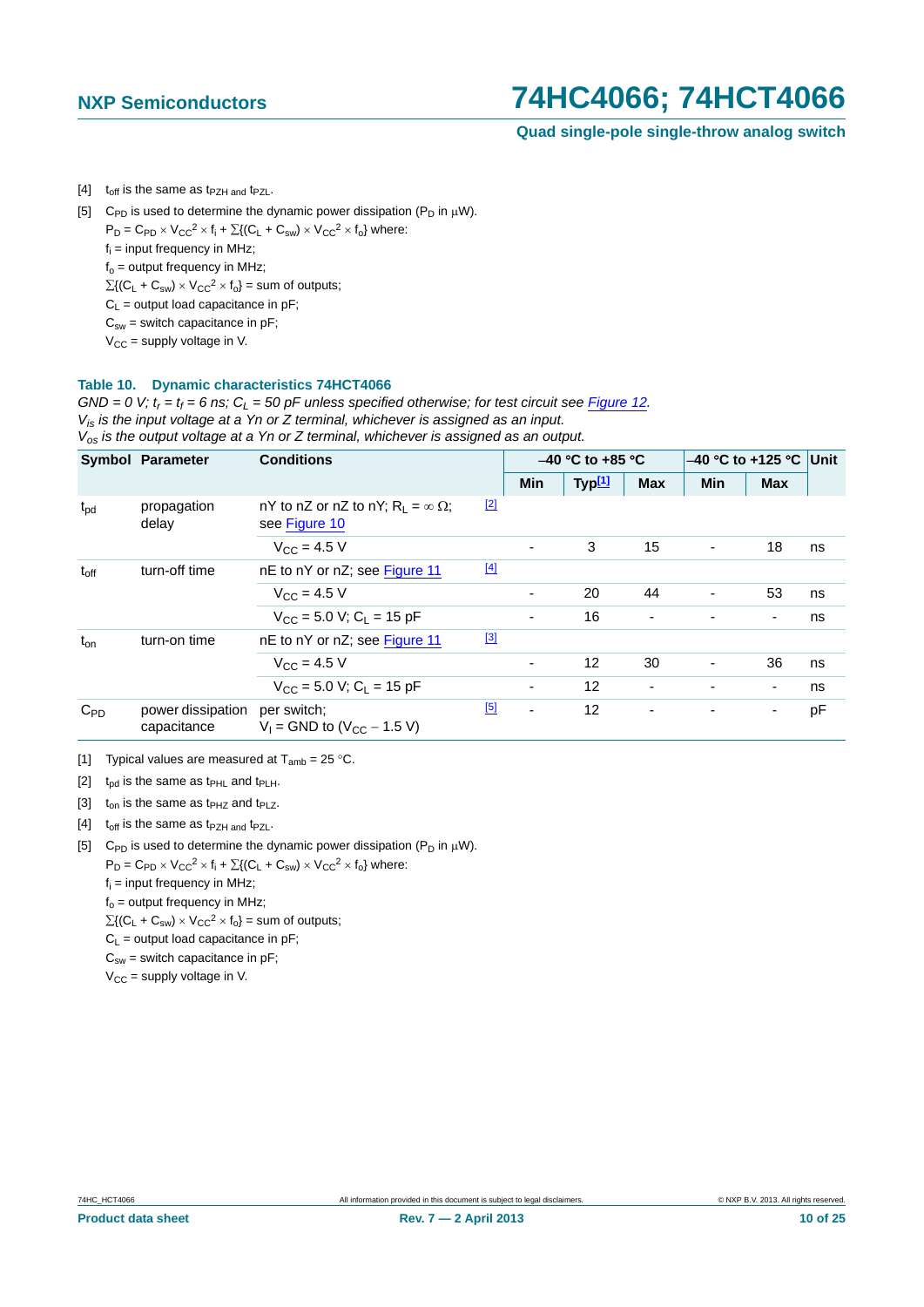**Quad single-pole single-throw analog switch**

## <span id="page-10-3"></span>**11. Waveforms**



<span id="page-10-0"></span>

### <span id="page-10-2"></span><span id="page-10-1"></span>**Table 11. Measurement points**

| <b>Type</b> |       | <b>VM</b>   |
|-------------|-------|-------------|
| 74HC4066    | ⊻сс   | $0.5V_{CC}$ |
| 74HCT4066   | 3.0 V | ⊦.3 V       |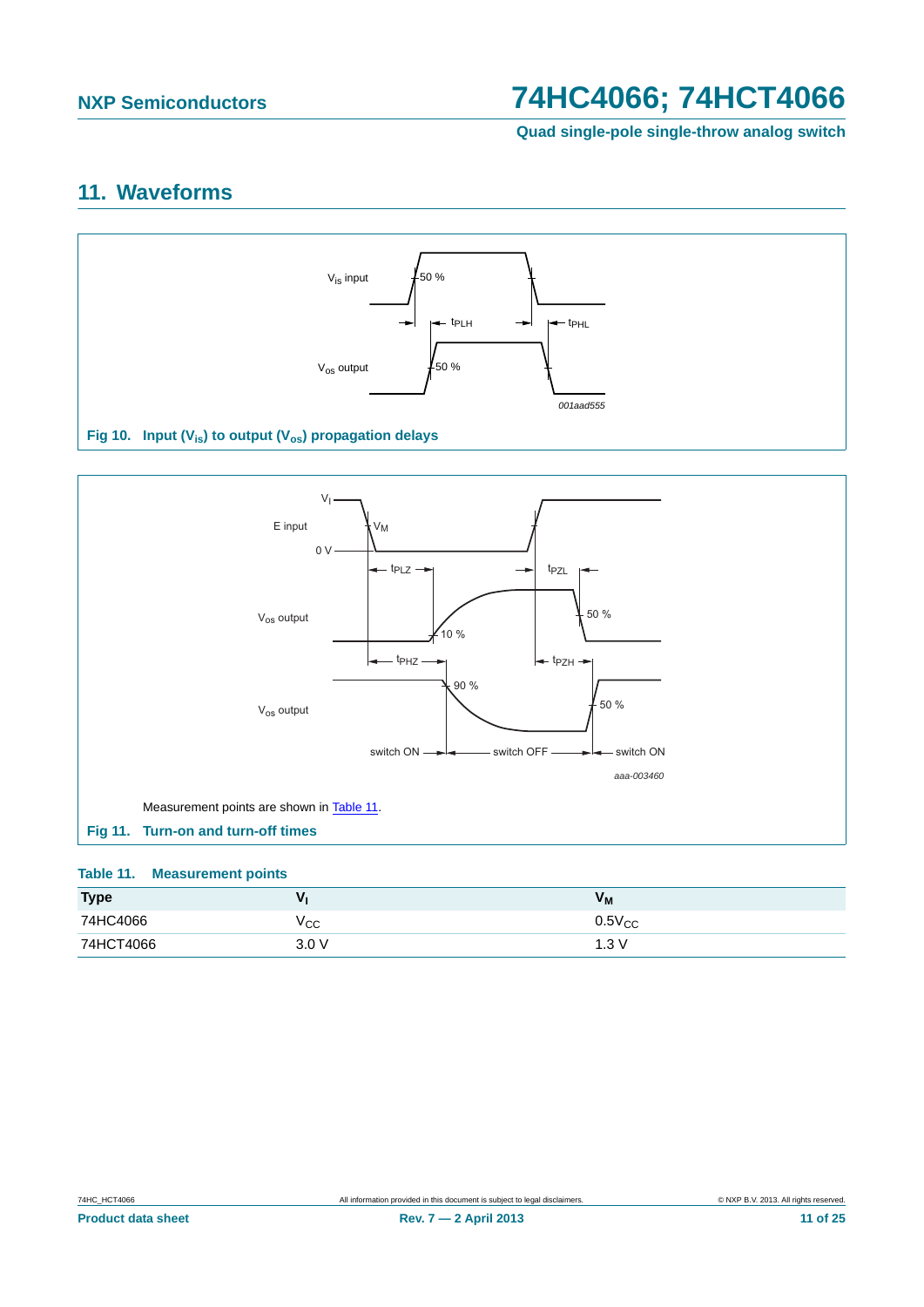**Quad single-pole single-throw analog switch**



#### <span id="page-11-1"></span><span id="page-11-0"></span>**Table 12. Test data**

| <b>Test</b>                         | Input                |                 |              | <b>Output</b>             |              | S1 position  |
|-------------------------------------|----------------------|-----------------|--------------|---------------------------|--------------|--------------|
|                                     | <b>Control E</b>     | Switch Yn (Z)   | $ t_r, t_f $ | Switch $Z(Yn)$            |              |              |
|                                     | $V_1$ <sup>[1]</sup> | $V_{is}$        |              | $\mathbf{c}_{\mathsf{L}}$ | $R_{L}$      |              |
| t <sub>PHL</sub> , t <sub>PLH</sub> | <b>GND</b>           | GND to $V_{CC}$ | 6 ns         | 50pF                      | ٠            | open         |
| t <sub>PHZ</sub> , t <sub>PZH</sub> | GND to $V_{CC}$      | $\rm v_{cc}$    | 6 ns         | 50 pF, 15 pF              | 1 k $\Omega$ | <b>GND</b>   |
| t <sub>PLZ</sub> , t <sub>PZL</sub> | GND to $V_{CC}$      | GND             | 6 ns         | 50 pF, 15 pF              | 1 k $\Omega$ | $V_{\rm CC}$ |

<span id="page-11-2"></span>[1] For 74HCT4066: maximum input voltage  $V_1 = 3.0$  V.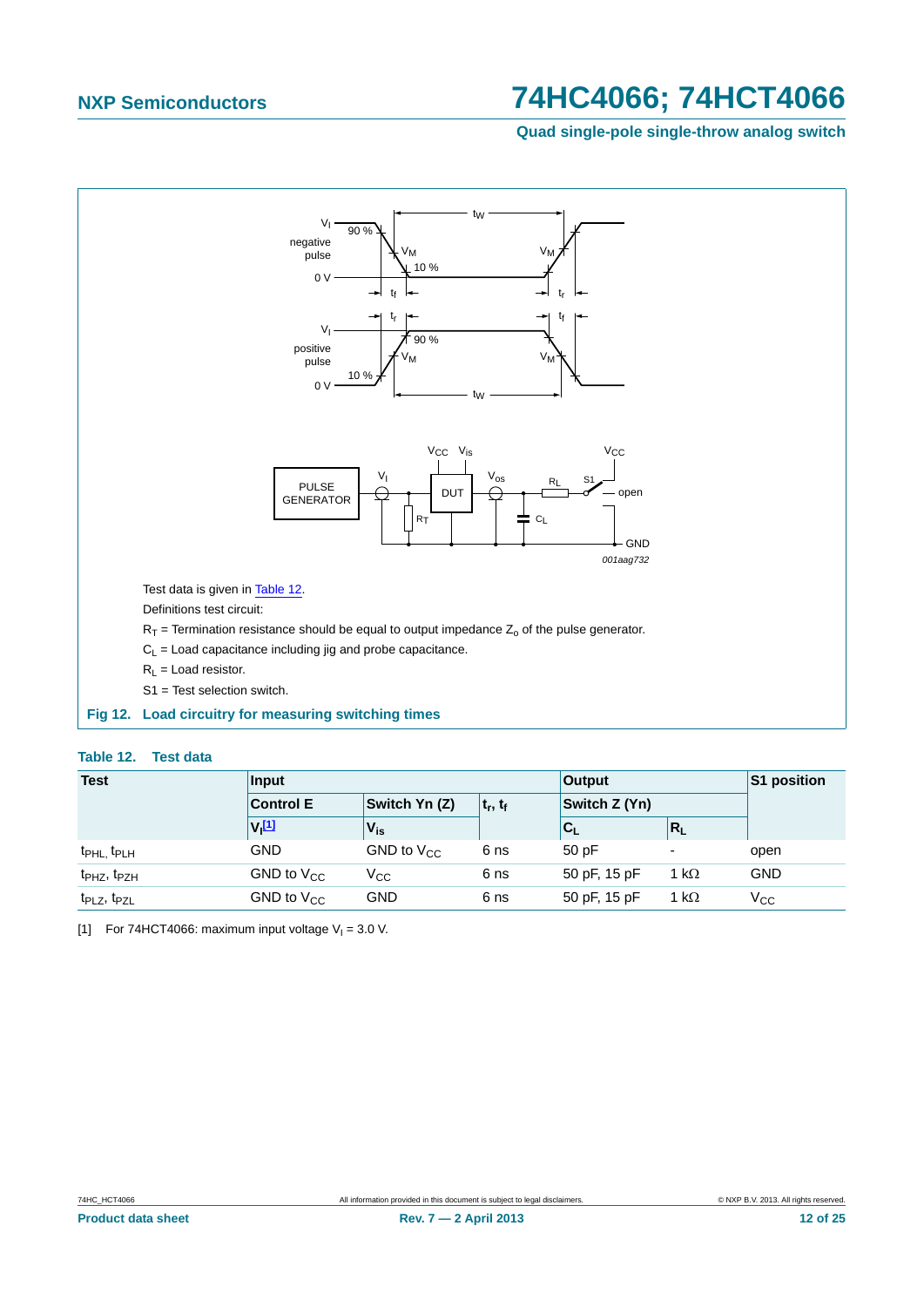## <span id="page-12-3"></span>**12. Additional dynamic characteristics**

#### **Table 13. Additional dynamic characteristics**

*Recommended conditions and typical values; GND = 0 V; Tamb = 25 C. Vis is the input voltage at a Yn or Z terminal, whichever is assigned as an input. Vos is the output voltage at a Yn or Z terminal, whichever is assigned as an output.*

|                                   | <b>Symbol Parameter</b>  | <b>Conditions</b>                                                                                                       | <b>Min</b>               | <b>Typ</b> | <b>Max</b>                   | <b>Unit</b>   |
|-----------------------------------|--------------------------|-------------------------------------------------------------------------------------------------------------------------|--------------------------|------------|------------------------------|---------------|
| THD<br>total harmonic distortion  |                          | $f_i = 1$ kHz; $R_1 = 10$ k $\Omega$ ; $C_1 = 50$ pF;<br>see Figure 13                                                  |                          |            |                              | $\%$          |
|                                   |                          | $V_{CC}$ = 4.5 V; V <sub>1</sub> = 4.0 V (p-p)                                                                          | $\overline{\phantom{0}}$ | 0.04       | $\overline{\phantom{a}}$     | $\frac{0}{0}$ |
|                                   |                          | $V_{CC}$ = 9.0 V; V <sub>1</sub> = 8.0 V (p-p)                                                                          |                          | 0.02       | $\overline{\phantom{a}}$     | $\frac{0}{0}$ |
|                                   |                          | f <sub>i</sub> = 10 kHz: R <sub>i</sub> = 10 kΩ: C <sub>i</sub> = 50 pF:<br>see Figure 13                               |                          |            |                              |               |
|                                   |                          | $V_{CC}$ = 4.5 V; V <sub>1</sub> = 4.0 V (p-p)                                                                          | -                        | 0.12       | $\qquad \qquad \blacksquare$ | %             |
|                                   |                          | $V_{CC}$ = 9.0 V; V <sub>1</sub> = 8.0 V (p-p)                                                                          |                          | 0.06       |                              | $\frac{0}{0}$ |
| $f_{(-3dB)}$                      | -3 dB frequency response | $R_1 = 50 \Omega$ ; C <sub>L</sub> = 10 pF; see Figure 15                                                               | $[2]$                    |            |                              |               |
|                                   |                          | $V_{CC} = 4.5 V$                                                                                                        | -                        | 180        | ٠                            | MHz           |
|                                   |                          | $V_{\text{CC}} = 9.0 V$                                                                                                 |                          | 200        | ٠                            | <b>MHz</b>    |
| $\alpha_{\text{iso}}$             | isolation (OFF-state)    | $R_1 = 600 \Omega$ ; C <sub>1</sub> = 50 pF; f <sub>i</sub> = 1 MHz;<br>see Figure 14                                   | $\boxed{11}$             |            |                              |               |
|                                   |                          | $V_{CC} = 4.5 V$                                                                                                        |                          | $-50$      |                              | dB            |
|                                   |                          | $V_{CC}$ = 9.0 V                                                                                                        |                          | $-50$      | ٠                            | dB            |
| $V_{\rm ct}$<br>crosstalk voltage |                          | between digital input and switch (peak to<br>peak value); $R_L$ = 600 Ω; $C_L$ = 50 pF;<br>$f_i = 1$ MHz; see Figure 16 |                          |            |                              |               |
|                                   |                          | $V_{\rm CC} = 4.5 V$                                                                                                    |                          | 110        | ٠                            | mV            |
|                                   |                          | $V_{CC}$ = 9.0 V                                                                                                        |                          | 220        | ٠                            | mV            |
| <b>Xtalk</b>                      | crosstalk                | between switches; $R_1 = 600 \Omega$ ; $C_1 = 50 pF$ ;<br>$f_i = 1$ MHz; see Figure 17                                  | $\boxed{1}$              |            |                              |               |
|                                   |                          | $V_{\text{CC}} = 4.5 \text{ V}$                                                                                         |                          | $-60$      | ٠                            | dB            |
|                                   |                          | $V_{CC}$ = 9.0 V                                                                                                        |                          | $-60$      | ٠                            | dB            |

<span id="page-12-2"></span>[1] Adjust input voltage V<sub>is</sub> to 0 dBm level (0 dBm = 1 mW into 600  $\Omega$ ).

<span id="page-12-1"></span>[2] Adjust input voltage V<sub>is</sub> to 0 dBm level at V<sub>os</sub> for f<sub>i</sub> = 1 MHz (0 dBm = 1 mW into 50  $\Omega$ ). After set-up, f<sub>i</sub> is increased to obtain a reading of  $-3$  dB at  $V_{\text{os}}$ .

<span id="page-12-0"></span>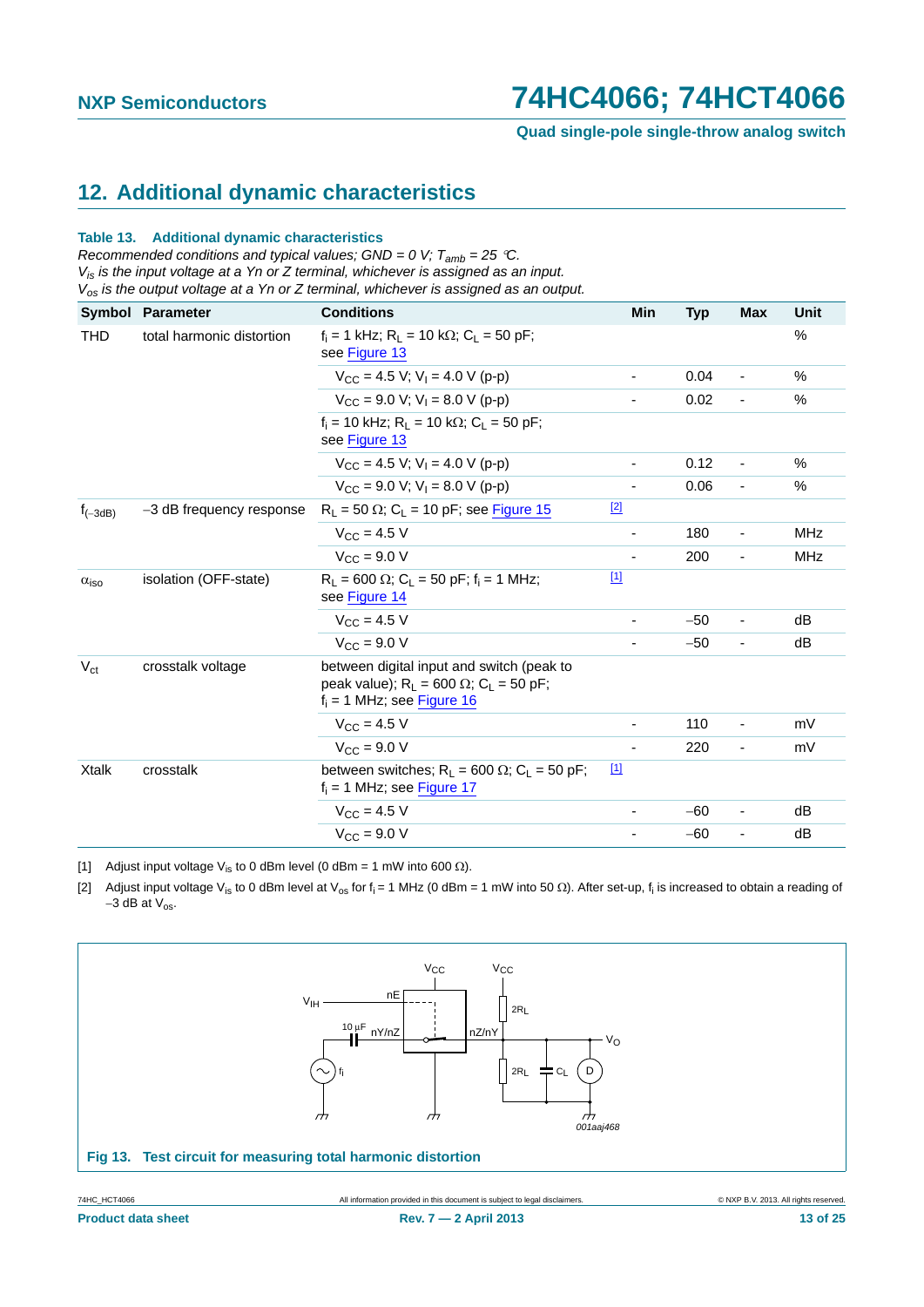**Quad single-pole single-throw analog switch**

<span id="page-13-0"></span>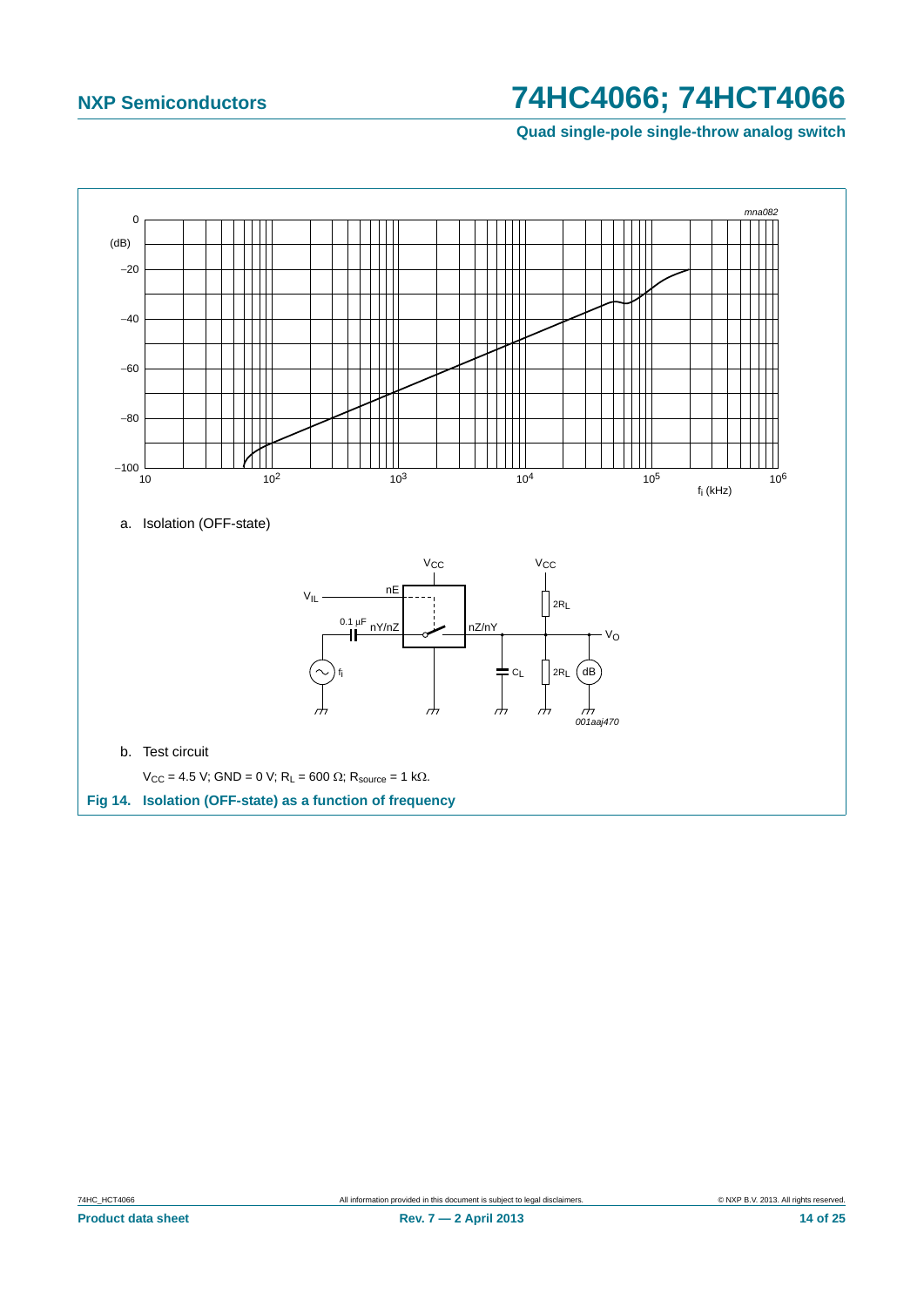**Quad single-pole single-throw analog switch**

<span id="page-14-0"></span>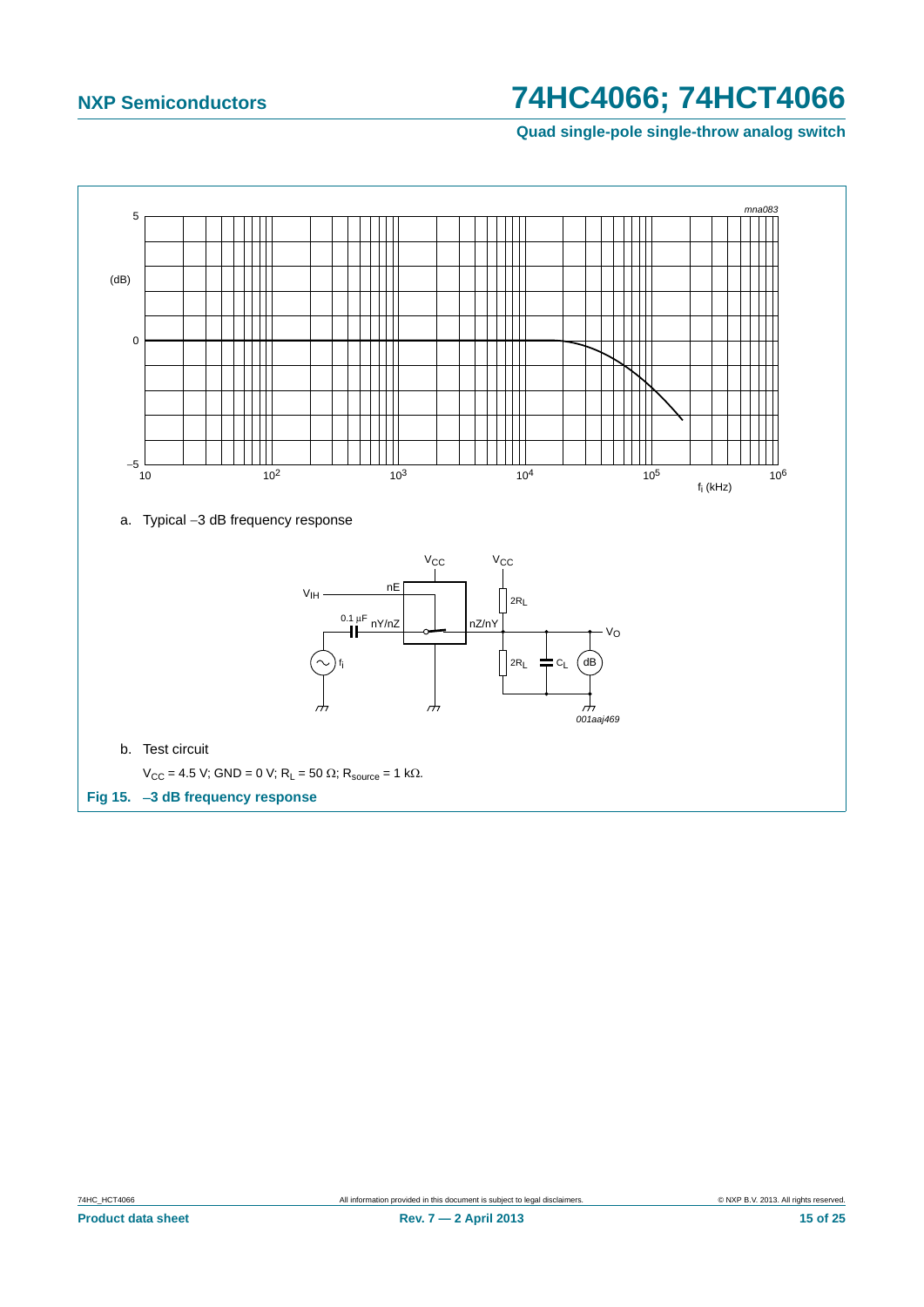**Quad single-pole single-throw analog switch**



<span id="page-15-1"></span><span id="page-15-0"></span>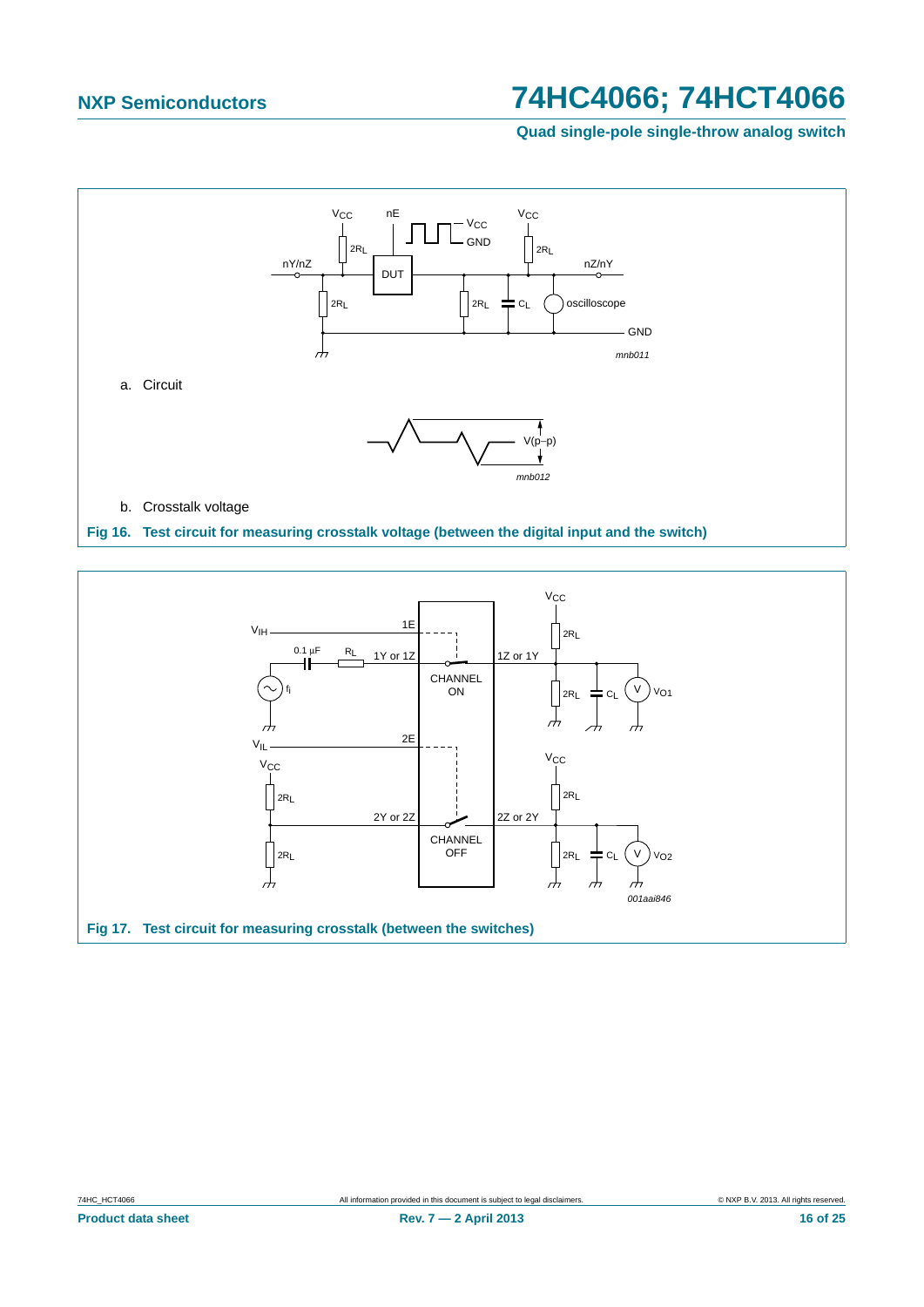**Quad single-pole single-throw analog switch**

### <span id="page-16-0"></span>**13. Package outline**

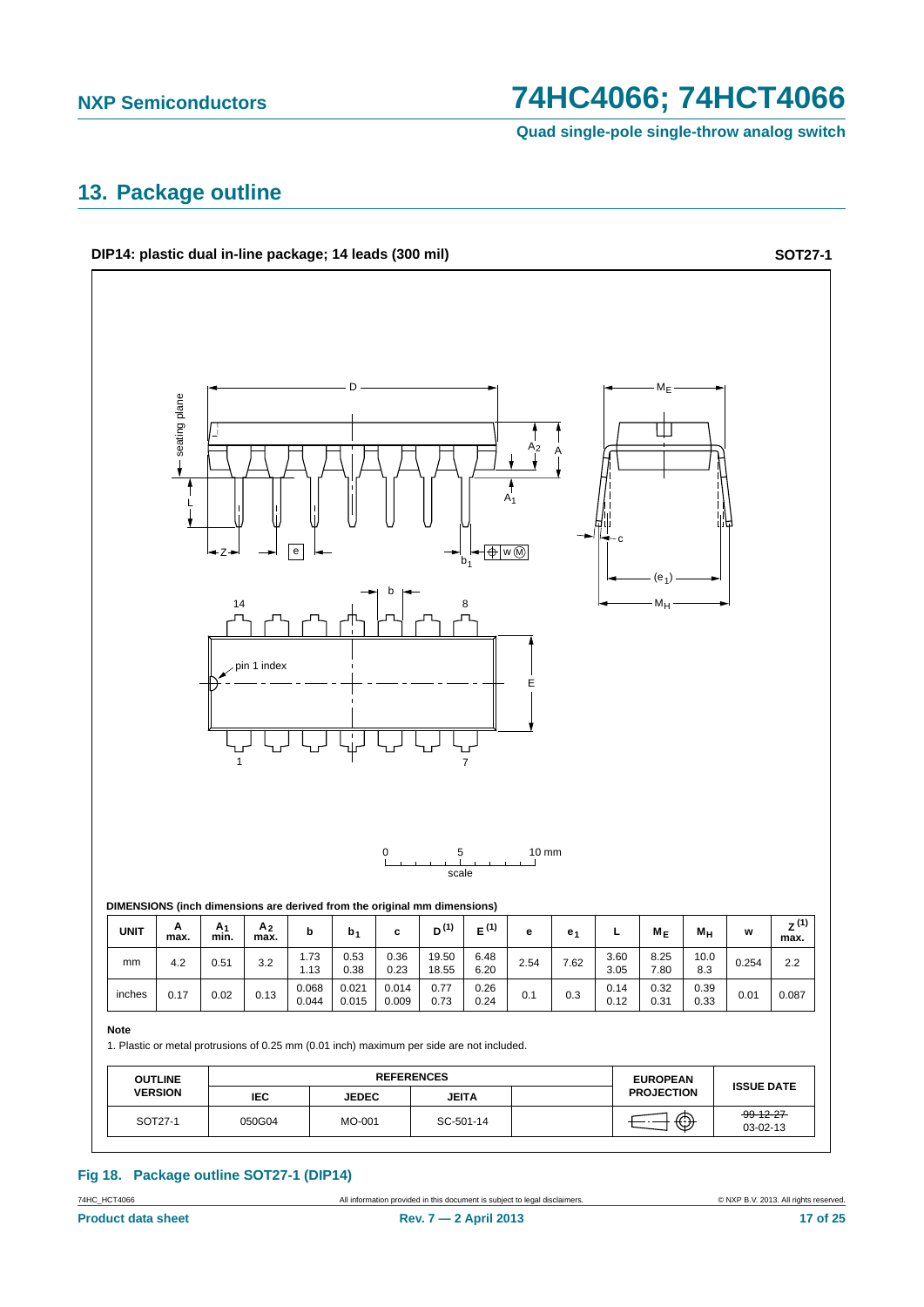**Quad single-pole single-throw analog switch**



**Fig 19. Package outline SOT108-1 (SO14)**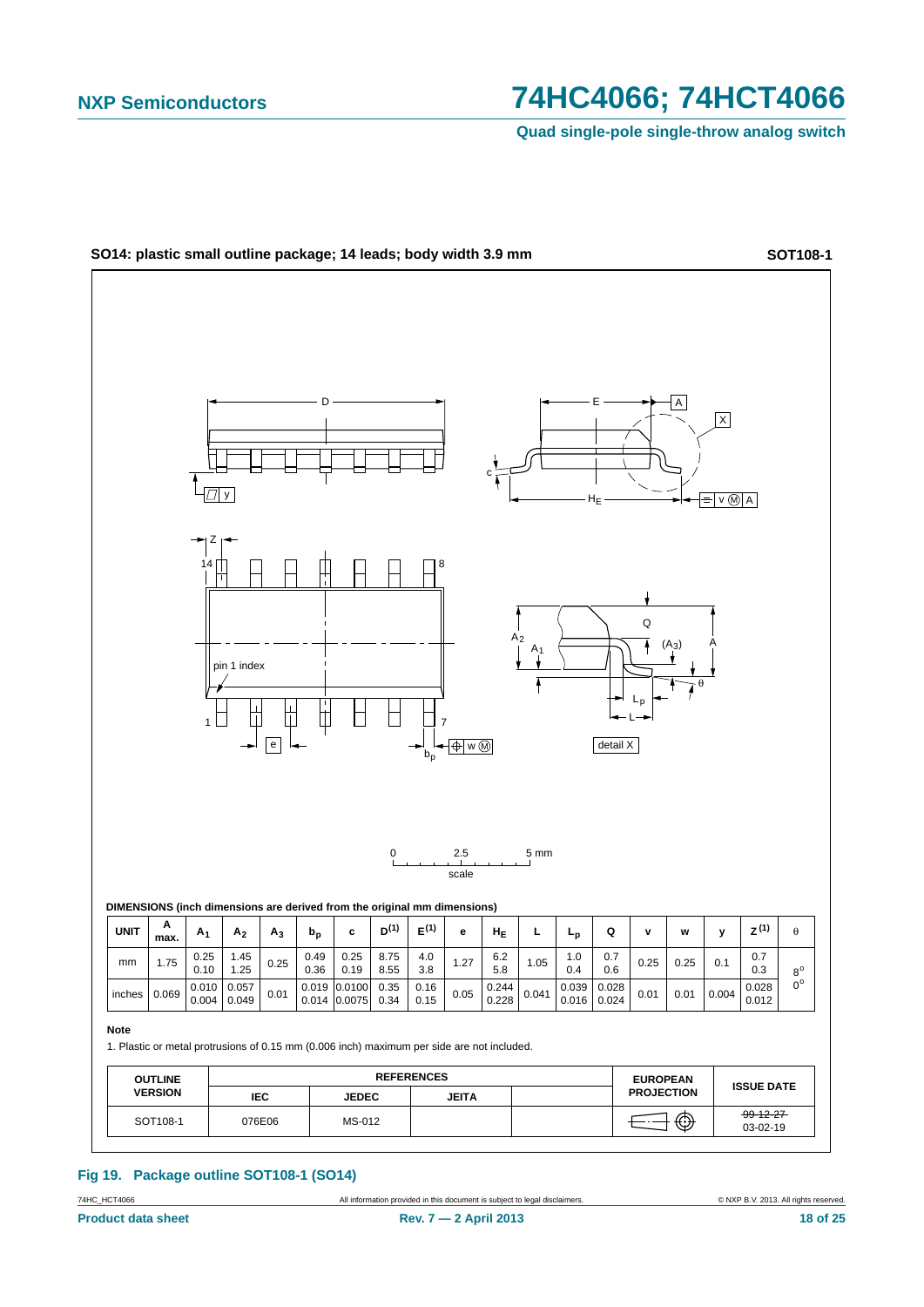**Quad single-pole single-throw analog switch**



**Fig 20. Package outline SOT337-1 (SSOP14)**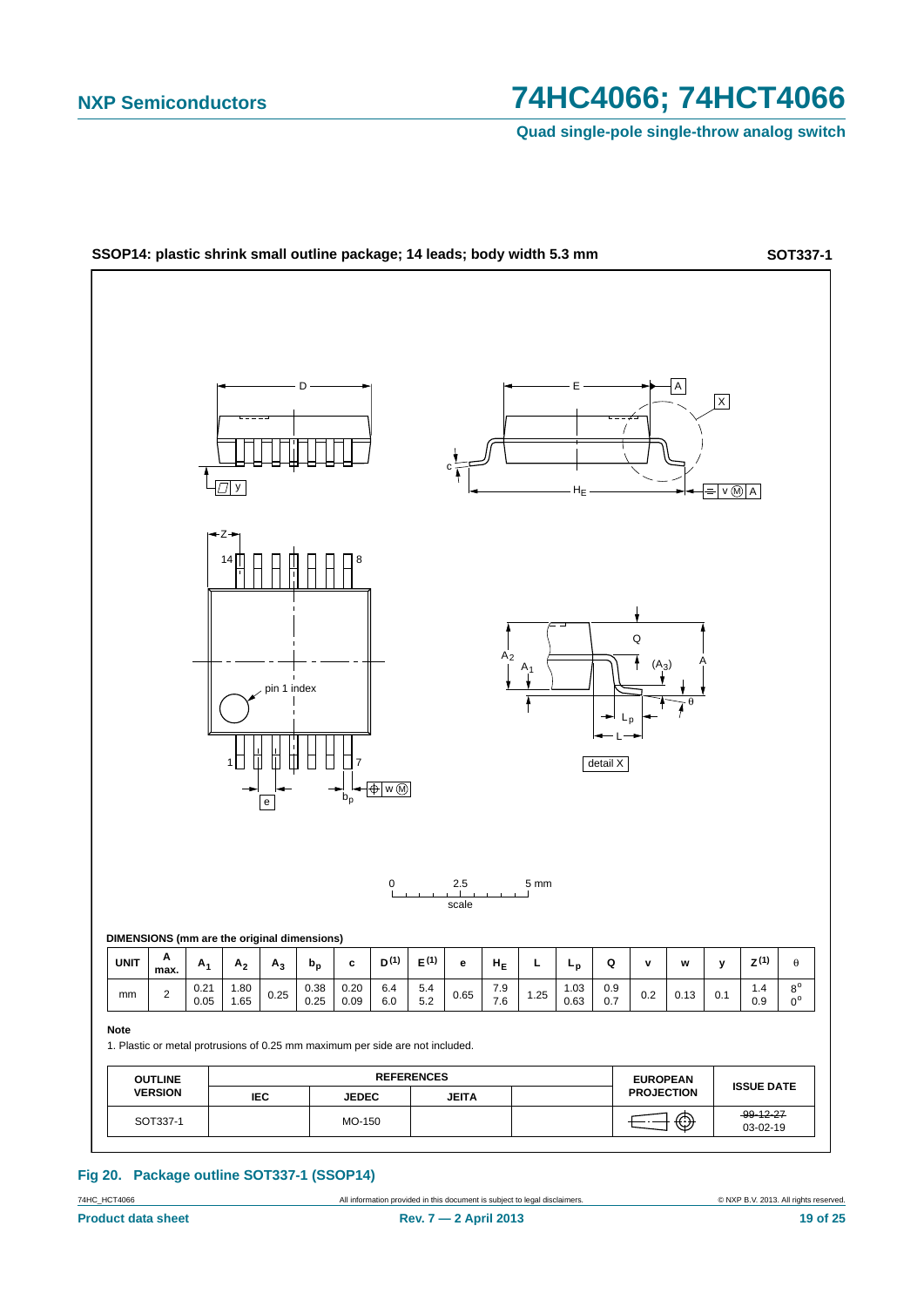**Quad single-pole single-throw analog switch**



### **Fig 21. Package outline SOT402-1 (TSSOP14)**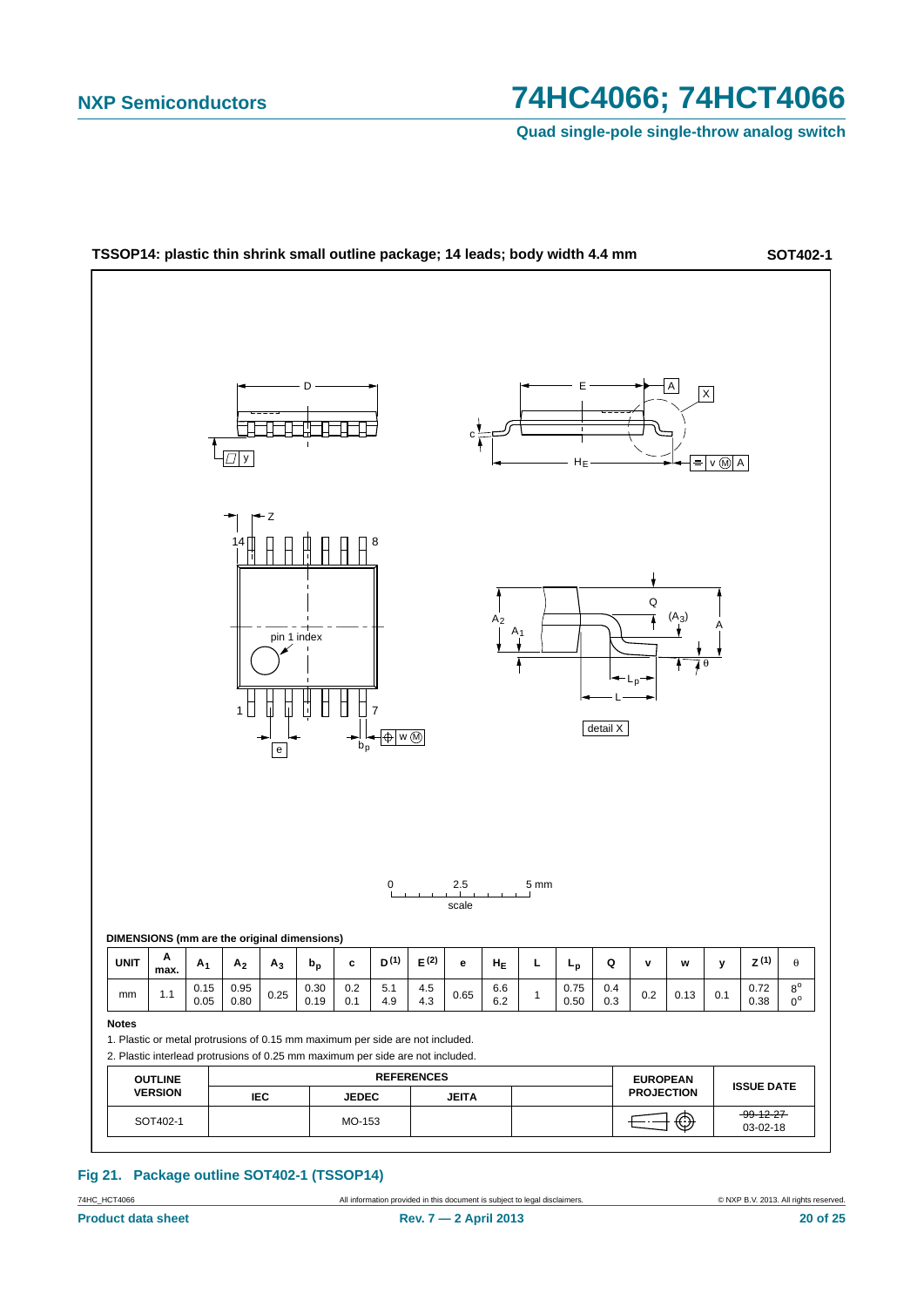**Quad single-pole single-throw analog switch**



**SOT762-1 DHVQFN14: plastic dual in-line compatible thermal enhanced very thin quad flat package; no leads; 14 terminals; body 2.5 x 3 x 0.85 mm**

#### **Fig 22. Package outline SOT762-1 (DHVQFN14)**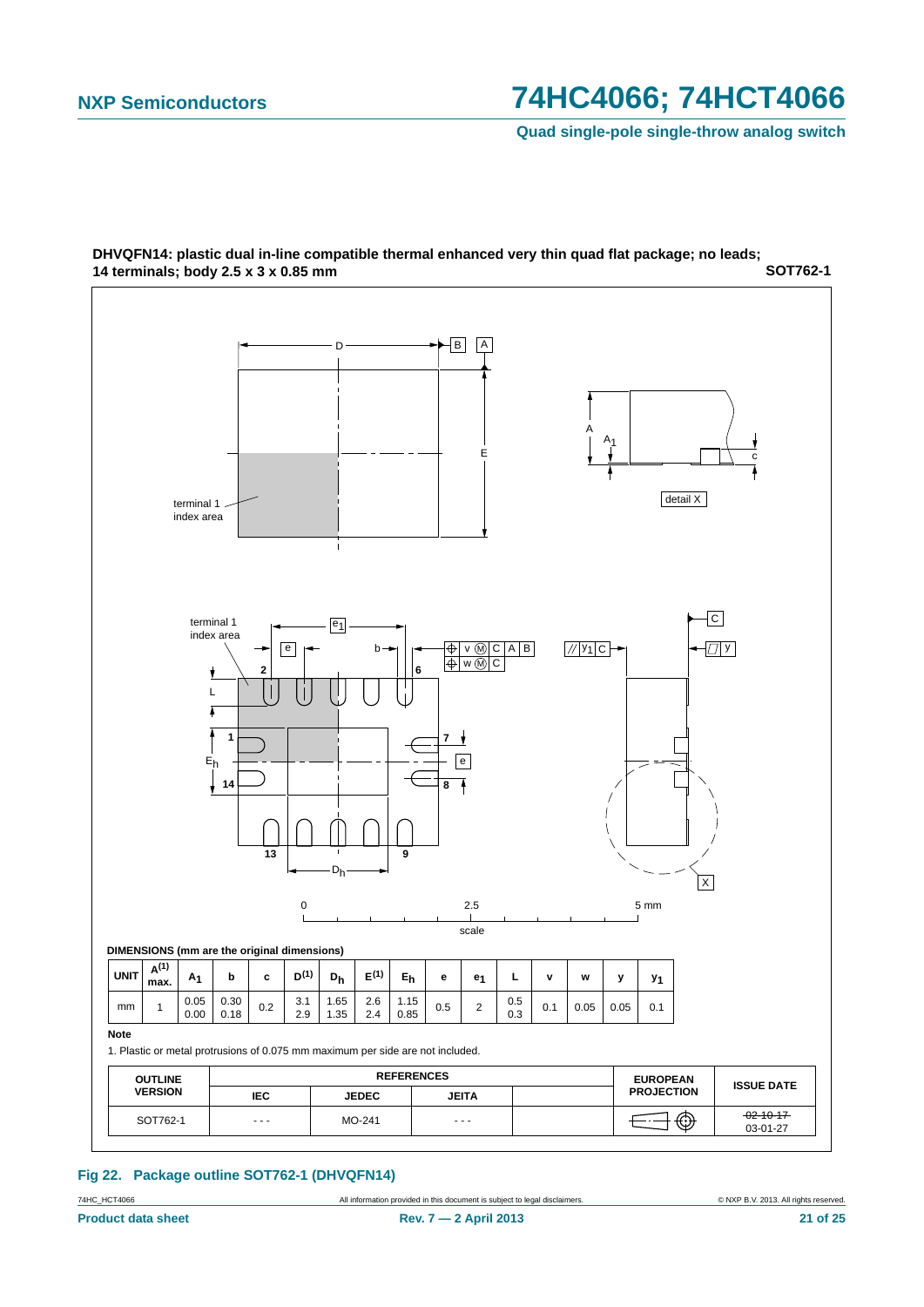## <span id="page-21-0"></span>**14. Abbreviations**

|             | <b>Table 14. Abbreviations</b>                 |
|-------------|------------------------------------------------|
| Acronym     | <b>Description</b>                             |
| <b>CMOS</b> | <b>Complementary Metal Oxide Semiconductor</b> |
| <b>ESD</b>  | ElectroStatic Discharge                        |
| <b>HBM</b>  | Human Body Model                               |
| MМ          | Machine Model                                  |

## <span id="page-21-1"></span>**15. Revision history**

### **Table 15. Revision history**

| Document ID                   | Release date | Data sheet status                                                                                                      | <b>Change notice</b>     | <b>Supersedes</b>    |
|-------------------------------|--------------|------------------------------------------------------------------------------------------------------------------------|--------------------------|----------------------|
| 74HC_HCT4066 v.7              | 20130402     | Product data sheet                                                                                                     | $\overline{\phantom{a}}$ | 74HC HCT4066 v.6     |
| Modifications:                |              | Descriptive title corrected (errata).                                                                                  |                          |                      |
|                               |              | New general description (errata).                                                                                      |                          |                      |
| 74HC_HCT4066 v.6              | 20120718     | Product data sheet                                                                                                     | ٠                        | 74HC HCT4066 v.5     |
| Modifications:                |              | The format of this data sheet has been redesigned to comply with the new identity<br>guidelines of NXP Semiconductors. |                          |                      |
|                               |              | Legal texts have been adapted to the new company name where appropriate.                                               |                          |                      |
| 74HC HCT4066 v.5              | 20041111     | Product data sheet                                                                                                     |                          | 74HC HCT4066 v.4     |
| 74HC HCT4066 v.4              | 20030617     | Product data sheet                                                                                                     | $\overline{\phantom{a}}$ | 74HC HCT4066 CNV v.3 |
| 74HC HCT4067 CNV v.3          | 19981110     | Product data sheet                                                                                                     | $\overline{\phantom{a}}$ | 74HC HCT4066 CNV v.2 |
| 74HC HCT4066 CNV v.2 19981002 |              | Product specification                                                                                                  | $\overline{\phantom{a}}$ |                      |
|                               |              |                                                                                                                        |                          |                      |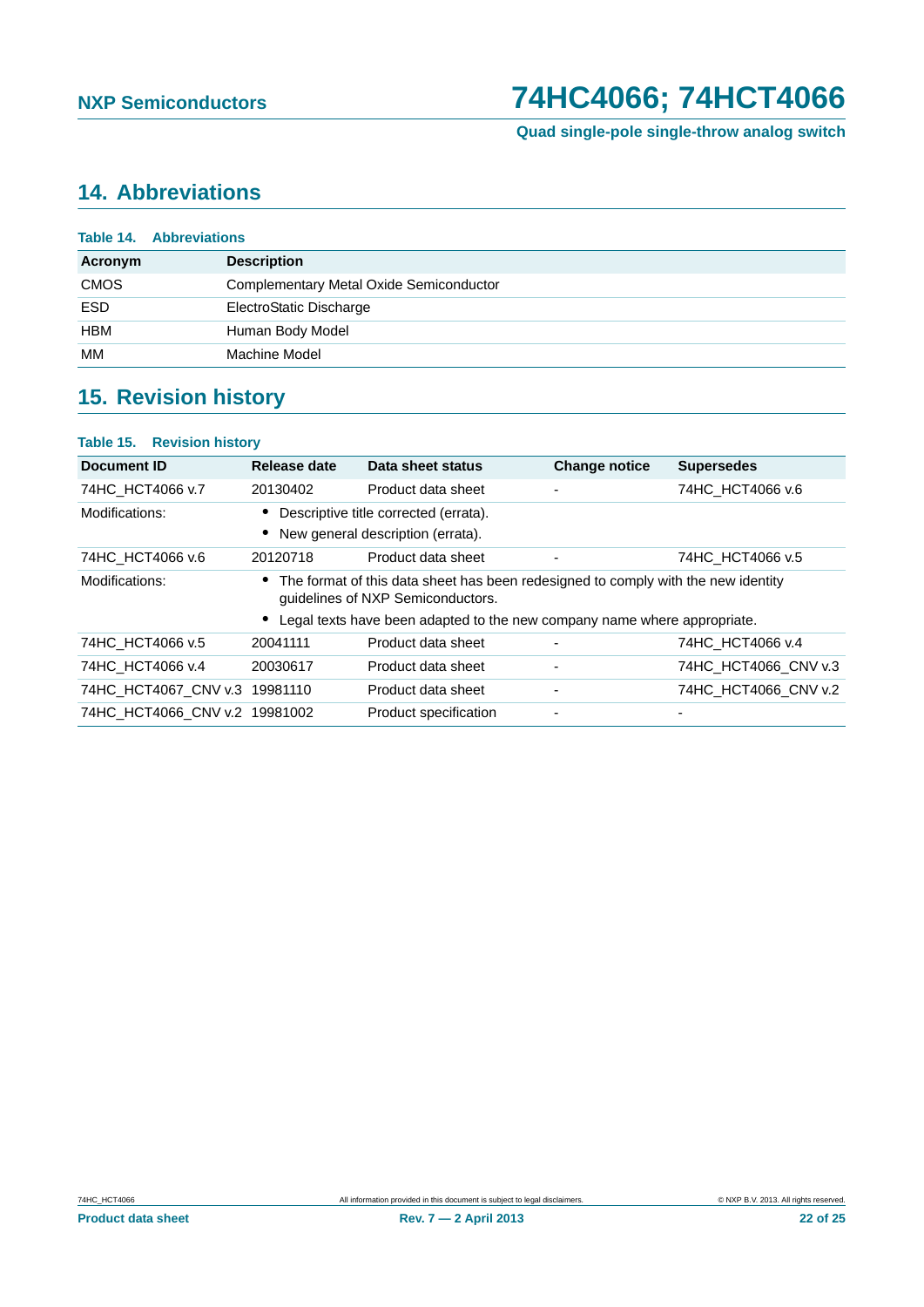## <span id="page-22-0"></span>**16. Legal information**

### <span id="page-22-1"></span>**16.1 Data sheet status**

| Document status[1][2]          | Product status <sup>[3]</sup> | <b>Definition</b>                                                                     |
|--------------------------------|-------------------------------|---------------------------------------------------------------------------------------|
| Objective [short] data sheet   | Development                   | This document contains data from the objective specification for product development. |
| Preliminary [short] data sheet | Qualification                 | This document contains data from the preliminary specification.                       |
| Product [short] data sheet     | Production                    | This document contains the product specification.                                     |

[1] Please consult the most recently issued document before initiating or completing a design.

[2] The term 'short data sheet' is explained in section "Definitions".

[3] The product status of device(s) described in this document may have changed since this document was published and may differ in case of multiple devices. The latest product status<br>information is available on the Intern

### <span id="page-22-2"></span>**16.2 Definitions**

**Draft —** The document is a draft version only. The content is still under internal review and subject to formal approval, which may result in modifications or additions. NXP Semiconductors does not give any representations or warranties as to the accuracy or completeness of information included herein and shall have no liability for the consequences of use of such information.

**Short data sheet —** A short data sheet is an extract from a full data sheet with the same product type number(s) and title. A short data sheet is intended for quick reference only and should not be relied upon to contain detailed and full information. For detailed and full information see the relevant full data sheet, which is available on request via the local NXP Semiconductors sales office. In case of any inconsistency or conflict with the short data sheet, the full data sheet shall prevail.

**Product specification —** The information and data provided in a Product data sheet shall define the specification of the product as agreed between NXP Semiconductors and its customer, unless NXP Semiconductors and customer have explicitly agreed otherwise in writing. In no event however, shall an agreement be valid in which the NXP Semiconductors product is deemed to offer functions and qualities beyond those described in the Product data sheet.

### <span id="page-22-3"></span>**16.3 Disclaimers**

**Limited warranty and liability —** Information in this document is believed to be accurate and reliable. However, NXP Semiconductors does not give any representations or warranties, expressed or implied, as to the accuracy or completeness of such information and shall have no liability for the consequences of use of such information. NXP Semiconductors takes no responsibility for the content in this document if provided by an information source outside of NXP Semiconductors.

In no event shall NXP Semiconductors be liable for any indirect, incidental, punitive, special or consequential damages (including - without limitation - lost profits, lost savings, business interruption, costs related to the removal or replacement of any products or rework charges) whether or not such damages are based on tort (including negligence), warranty, breach of contract or any other legal theory.

Notwithstanding any damages that customer might incur for any reason whatsoever, NXP Semiconductors' aggregate and cumulative liability towards customer for the products described herein shall be limited in accordance with the *Terms and conditions of commercial sale* of NXP Semiconductors.

**Right to make changes —** NXP Semiconductors reserves the right to make changes to information published in this document, including without limitation specifications and product descriptions, at any time and without notice. This document supersedes and replaces all information supplied prior to the publication hereof.

**Suitability for use —** NXP Semiconductors products are not designed, authorized or warranted to be suitable for use in life support, life-critical or safety-critical systems or equipment, nor in applications where failure or malfunction of an NXP Semiconductors product can reasonably be expected to result in personal injury, death or severe property or environmental damage. NXP Semiconductors and its suppliers accept no liability for inclusion and/or use of NXP Semiconductors products in such equipment or applications and therefore such inclusion and/or use is at the customer's own risk.

**Applications —** Applications that are described herein for any of these products are for illustrative purposes only. NXP Semiconductors makes no representation or warranty that such applications will be suitable for the specified use without further testing or modification.

Customers are responsible for the design and operation of their applications and products using NXP Semiconductors products, and NXP Semiconductors accepts no liability for any assistance with applications or customer product design. It is customer's sole responsibility to determine whether the NXP Semiconductors product is suitable and fit for the customer's applications and products planned, as well as for the planned application and use of customer's third party customer(s). Customers should provide appropriate design and operating safeguards to minimize the risks associated with their applications and products.

NXP Semiconductors does not accept any liability related to any default, damage, costs or problem which is based on any weakness or default in the customer's applications or products, or the application or use by customer's third party customer(s). Customer is responsible for doing all necessary testing for the customer's applications and products using NXP Semiconductors products in order to avoid a default of the applications and the products or of the application or use by customer's third party customer(s). NXP does not accept any liability in this respect.

**Limiting values —** Stress above one or more limiting values (as defined in the Absolute Maximum Ratings System of IEC 60134) will cause permanent damage to the device. Limiting values are stress ratings only and (proper) operation of the device at these or any other conditions above those given in the Recommended operating conditions section (if present) or the Characteristics sections of this document is not warranted. Constant or repeated exposure to limiting values will permanently and irreversibly affect the quality and reliability of the device.

**Terms and conditions of commercial sale —** NXP Semiconductors products are sold subject to the general terms and conditions of commercial sale, as published at<http://www.nxp.com/profile/terms>, unless otherwise agreed in a valid written individual agreement. In case an individual agreement is concluded only the terms and conditions of the respective agreement shall apply. NXP Semiconductors hereby expressly objects to applying the customer's general terms and conditions with regard to the purchase of NXP Semiconductors products by customer.

**No offer to sell or license —** Nothing in this document may be interpreted or construed as an offer to sell products that is open for acceptance or the grant, conveyance or implication of any license under any copyrights, patents or other industrial or intellectual property rights.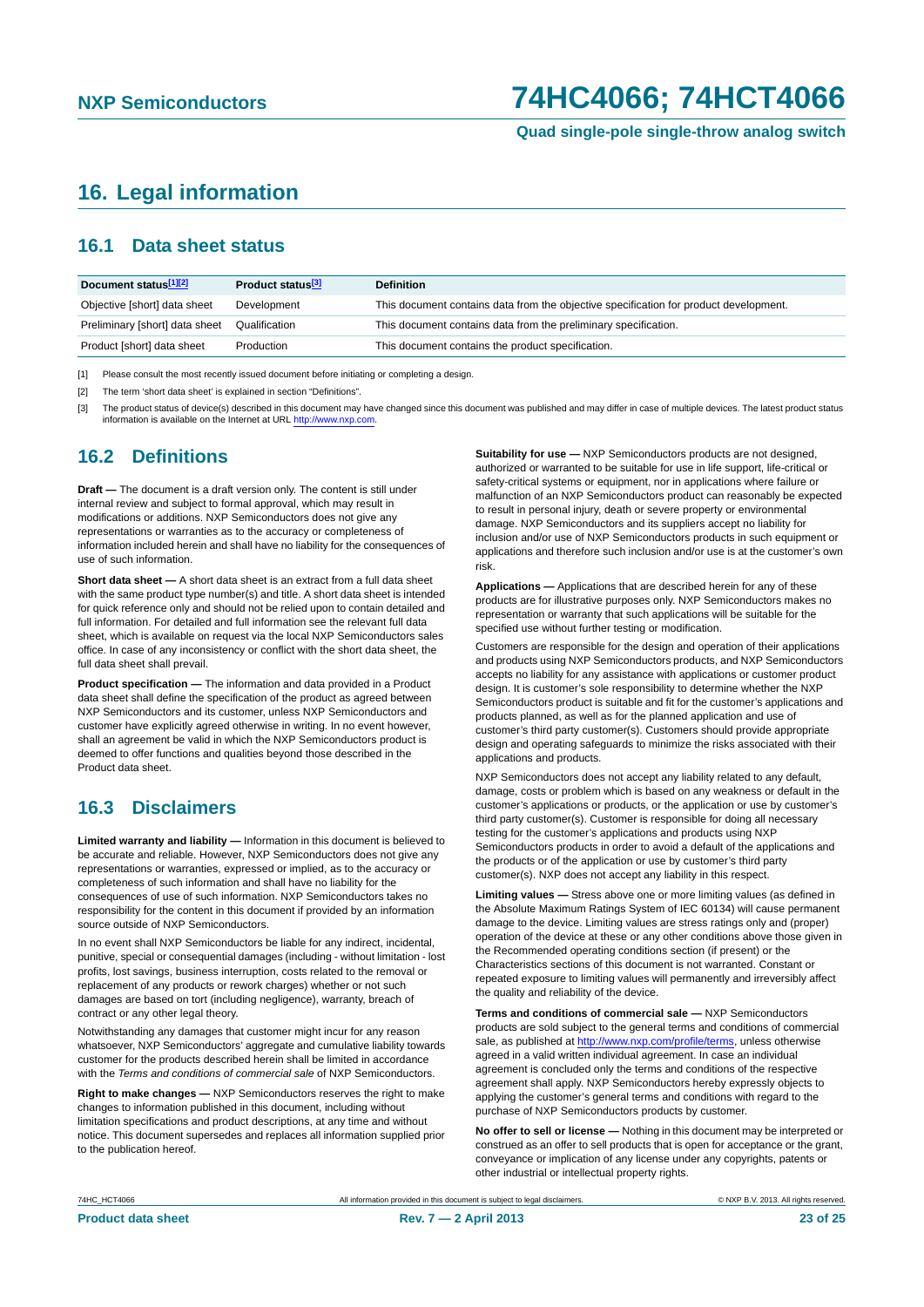#### **Quad single-pole single-throw analog switch**

**Export control —** This document as well as the item(s) described herein may be subject to export control regulations. Export might require a prior authorization from competent authorities.

**Non-automotive qualified products —** Unless this data sheet expressly states that this specific NXP Semiconductors product is automotive qualified, the product is not suitable for automotive use. It is neither qualified nor tested in accordance with automotive testing or application requirements. NXP Semiconductors accepts no liability for inclusion and/or use of non-automotive qualified products in automotive equipment or applications.

In the event that customer uses the product for design-in and use in automotive applications to automotive specifications and standards, customer (a) shall use the product without NXP Semiconductors' warranty of the

## <span id="page-23-1"></span>**17. Contact information**

product for such automotive applications, use and specifications, and (b) whenever customer uses the product for automotive applications beyond NXP Semiconductors' specifications such use shall be solely at customer's own risk, and (c) customer fully indemnifies NXP Semiconductors for any liability, damages or failed product claims resulting from customer design and use of the product for automotive applications beyond NXP Semiconductors' standard warranty and NXP Semiconductors' product specifications.

### <span id="page-23-0"></span>**16.4 Trademarks**

Notice: All referenced brands, product names, service names and trademarks are the property of their respective owners.

For more information, please visit: **http://www.nxp.com**

For sales office addresses, please send an email to: **salesaddresses@nxp.com**